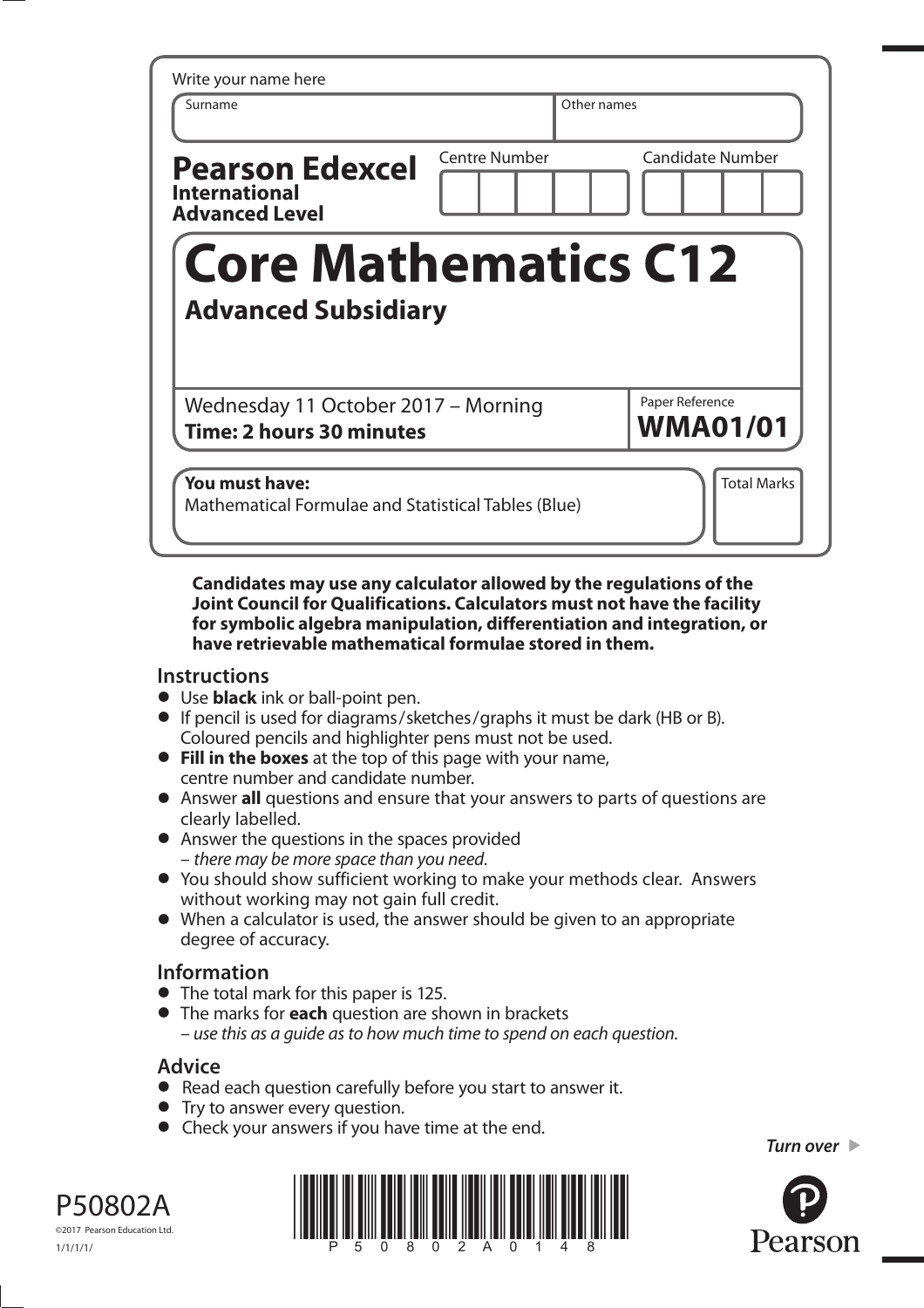**DOMOTWREED ENERGY** 

DOMOIWRITE MITHIS AREA

DO NOT WRITEIN HIS AREA

- The line  $l_1$  has equation 1.
- $8x + 2y 15 = 0$
- (a) Find the gradient of  $l_1$

The line  $l_2$  is parallel to the line  $l_1$  and passes through the point  $\left(-\frac{3}{4}, 16\right)$ .

(b) Find the equation of  $l_2$  in the form  $y = mx + c$ , where m and c are constants.

 $\sim$ 

 $(1)$ 

| $\mathfrak{b}$ |
|----------------|
|                |
|                |
|                |
|                |
|                |
|                |
|                |
|                |
|                |
|                |
|                |
|                |
|                |
|                |
|                |
|                |
|                |
|                |
|                |
|                |
|                |
|                |
|                |
|                |
|                |
|                |
|                |
|                |
|                |
|                |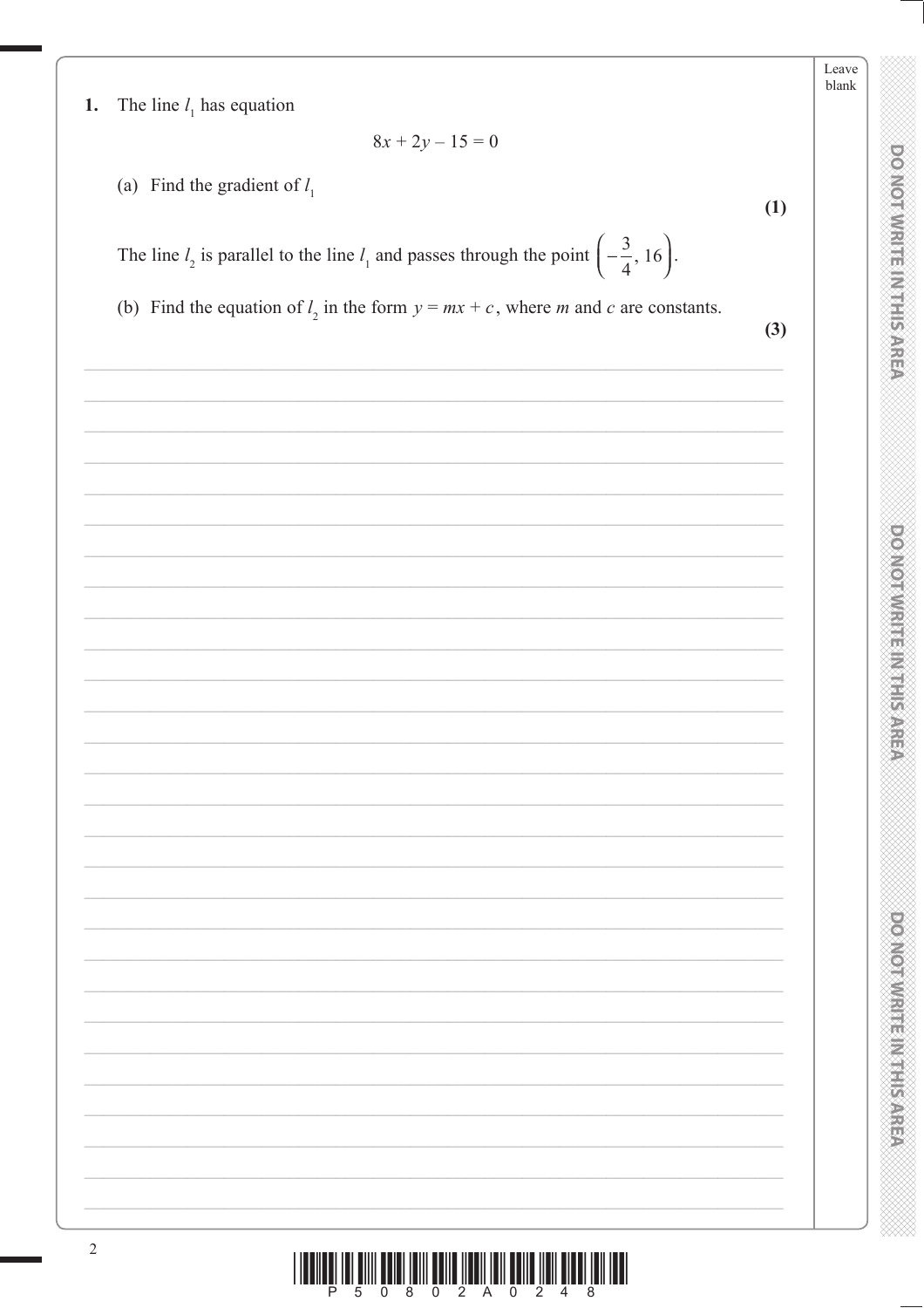| Question 1 continued | blank           |
|----------------------|-----------------|
|                      |                 |
|                      |                 |
|                      |                 |
|                      |                 |
|                      |                 |
|                      |                 |
|                      |                 |
|                      |                 |
|                      |                 |
|                      |                 |
|                      |                 |
|                      |                 |
|                      |                 |
|                      | Q1              |
|                      | (Total 4 marks) |

**DONOTWRITEINTHISAREA** 

**DO NOT WRITEIN THIS AREA**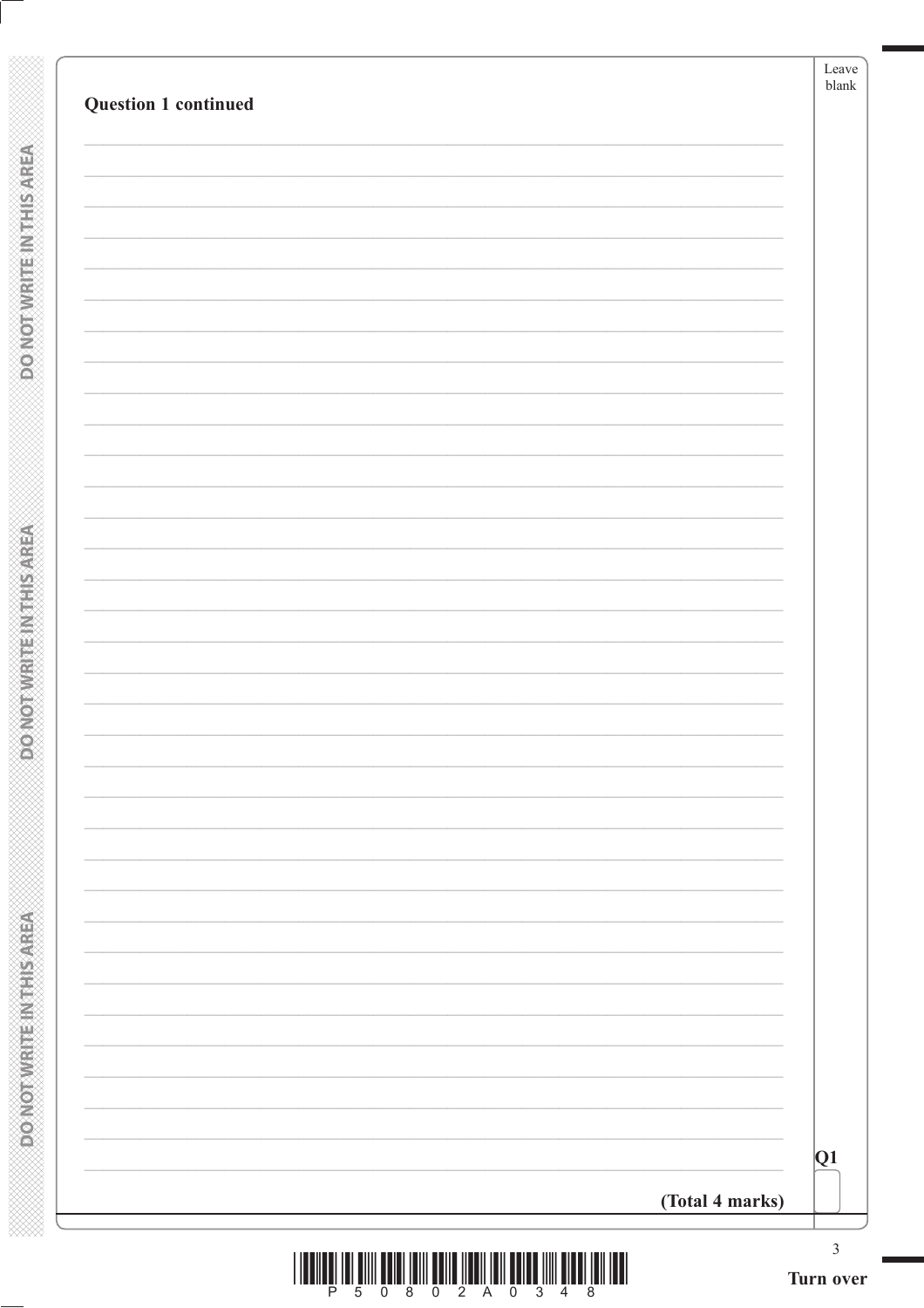|    |                                                                                                              | Leave<br>blank |  |
|----|--------------------------------------------------------------------------------------------------------------|----------------|--|
| 2. | The point $P(2, 3)$ lies on the curve with equation $y = f(x)$ .                                             |                |  |
|    | State the coordinates of the image of $P$ under the transformation represented by the curve<br>with equation |                |  |
|    | (a) $y = f(x + 2)$<br>(1)                                                                                    |                |  |
|    | (b) $y = -f(x)$<br>(1)                                                                                       |                |  |
|    | (c) $2y = f(x)$<br>(1)                                                                                       |                |  |
|    | (d) $y = f(x) - 4$<br>(1)                                                                                    |                |  |
|    |                                                                                                              |                |  |
|    |                                                                                                              |                |  |
|    |                                                                                                              |                |  |
|    |                                                                                                              |                |  |
|    |                                                                                                              |                |  |
|    |                                                                                                              |                |  |
|    |                                                                                                              |                |  |
|    |                                                                                                              |                |  |
|    |                                                                                                              |                |  |
|    |                                                                                                              |                |  |
|    |                                                                                                              |                |  |
|    |                                                                                                              |                |  |
|    |                                                                                                              |                |  |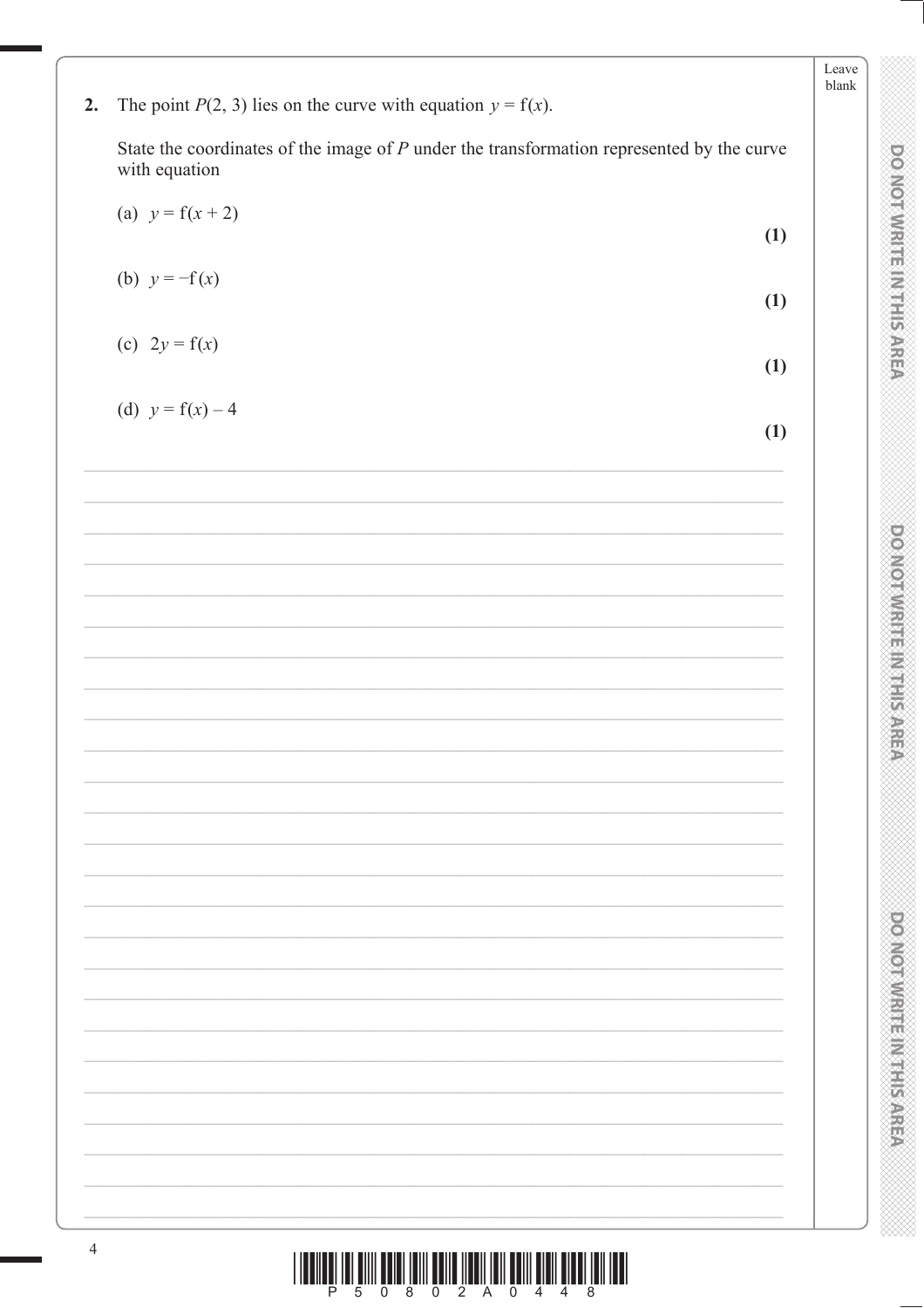| Q2 |
|----|
|    |
|    |
|    |
|    |
|    |
|    |
|    |
|    |
|    |
|    |
|    |
|    |
|    |
|    |
|    |
|    |
|    |

**DONOT WRITEIN THIS AREA** 

**DONOTWRITEINTHIS AREA** 

| <u> III (III) BIJI BIJI III (III) BIJI III (III) BIJI BIJI BIJI BIJI (III) IBI </u> |  |  |  |  |  |
|-------------------------------------------------------------------------------------|--|--|--|--|--|
| P 5 0 8 0 2 A 0 5 4 8                                                               |  |  |  |  |  |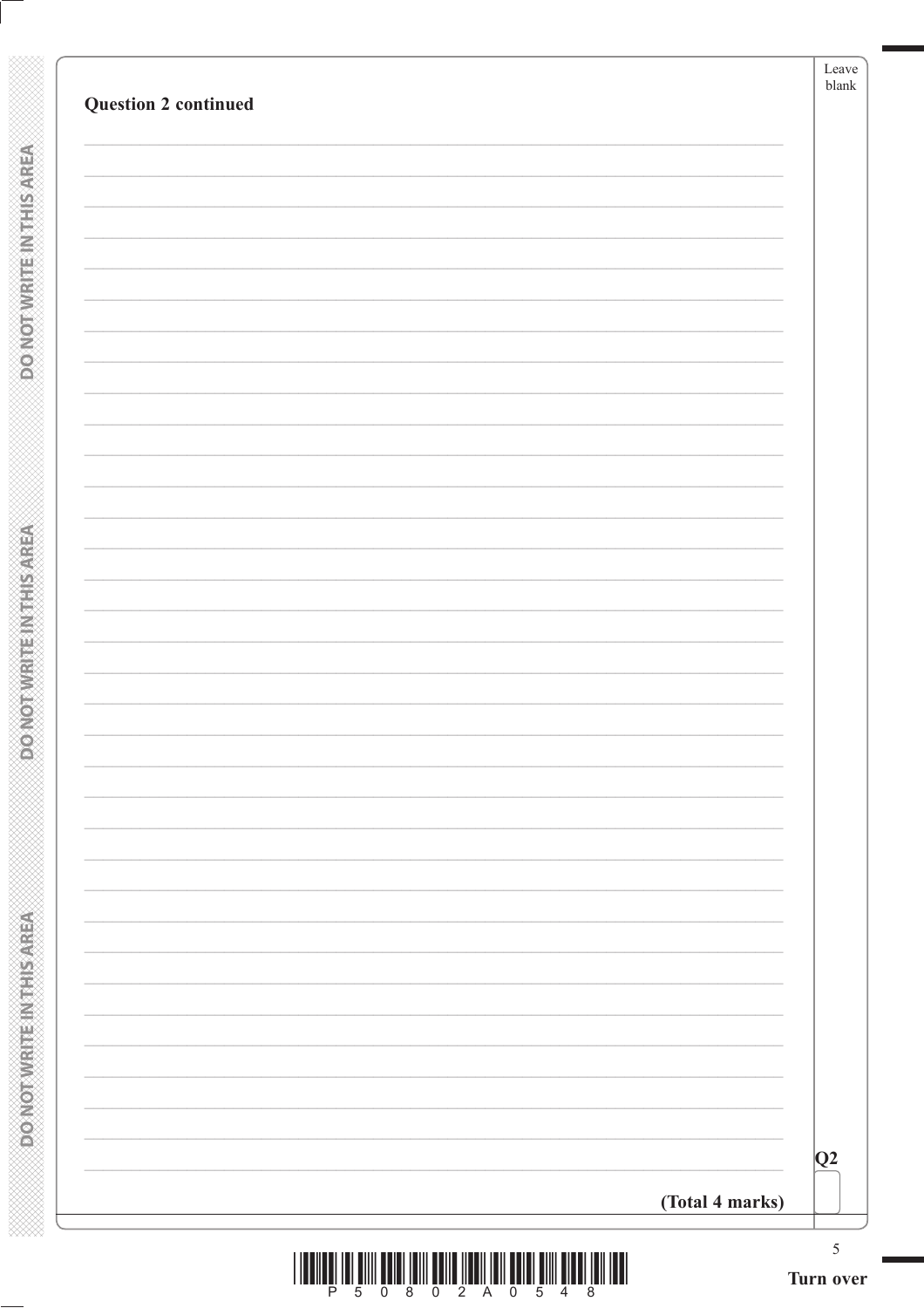3. (a) Express  $\frac{x^3 + 4}{2x^2}$  in the form  $Ax^p + Bx^q$ , where A, B, p and q are constants.

(b) Hence find

$$
\int \frac{x^3 + 4}{2x^2} \, \mathrm{d}x
$$

simplifying your answer.

 $(3)$ 

 $(3)$ 

Leave  $\ensuremath{\mathit{blank}}$ 

**DOMORWITHERNIES** 

**DO NOT WRITER NTH SARER** 

**DONOTWRITEINING** AREA

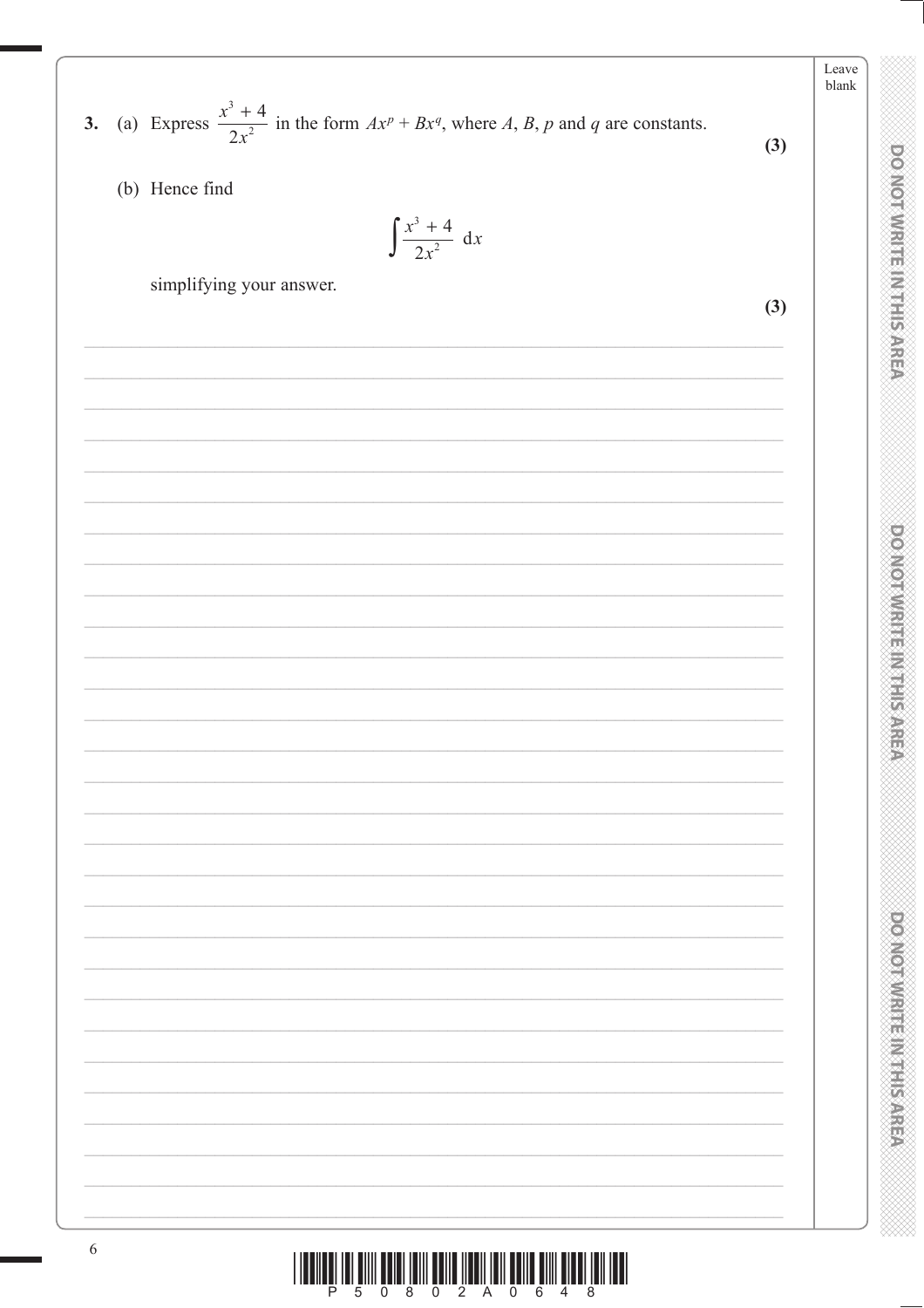| Question 3 continued | ${\rm Leave}$<br>blank  |
|----------------------|-------------------------|
|                      |                         |
|                      |                         |
|                      |                         |
|                      |                         |
|                      |                         |
|                      |                         |
|                      |                         |
|                      |                         |
|                      |                         |
|                      |                         |
|                      |                         |
|                      |                         |
|                      |                         |
| (Total 6 marks)      | $\overline{\mathbf{Q}}$ |

**DONOT WRITEIN THIS AREA** 

**DONOTWRITEINTHIS AREA** 

|  | P 5 0 8 0 2 A 0 7 4 8 |  |  |  |  |  |
|--|-----------------------|--|--|--|--|--|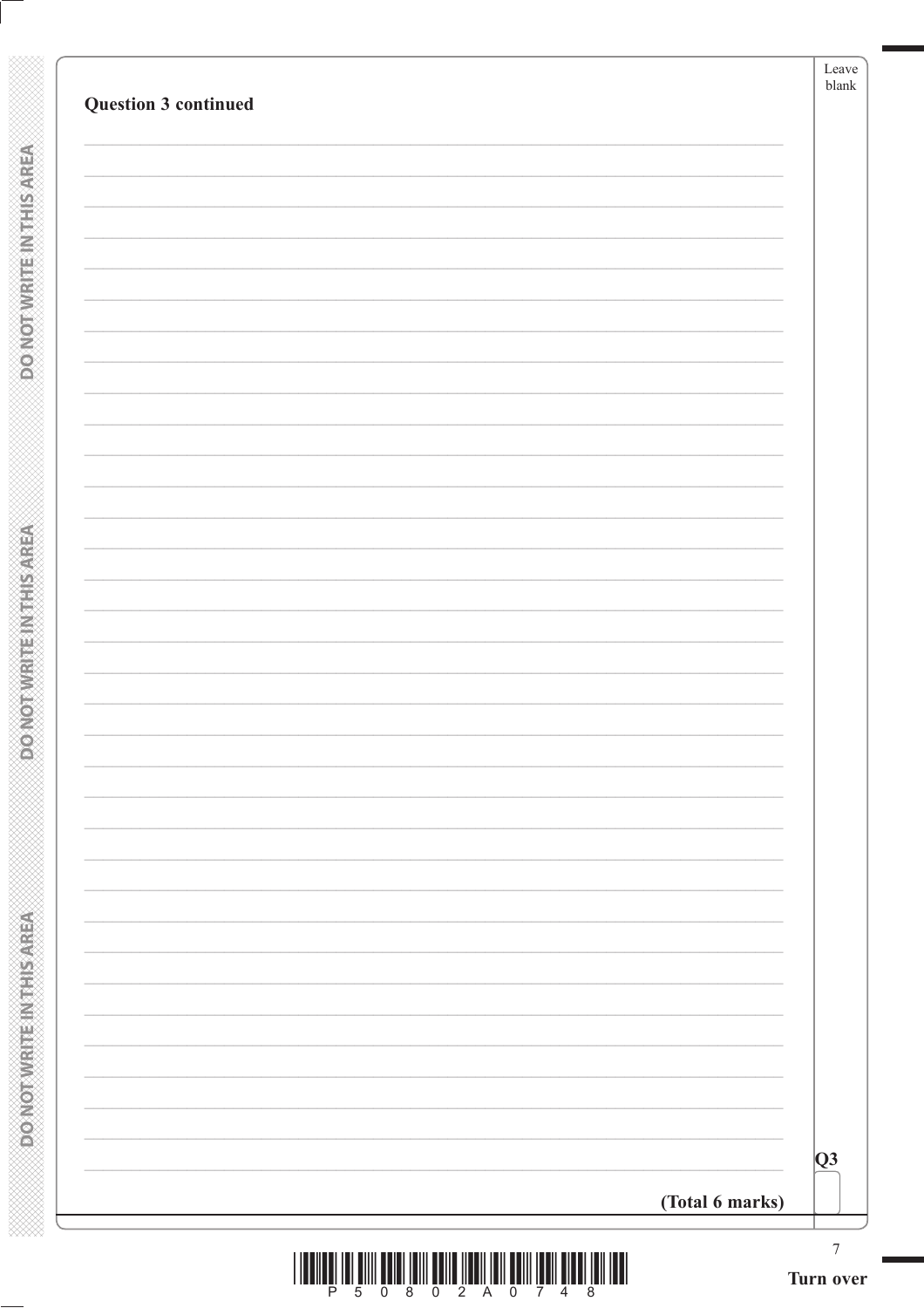

Leave blank



Figure 1 shows a sketch of a triangle ABC with  $AB = 3x$  cm,  $AC = x$  cm and angle  $CAB = 60^{\circ}$ 

Given that the area of triangle  $ABC = 24\sqrt{3}$ 

(a) show that  $x = 4\sqrt{2}$ 

 $\overline{4}$ .

(b) Hence find the exact length of  $BC$ , giving your answer as a simplified surd.

 $(3)$ 

 $(3)$ 

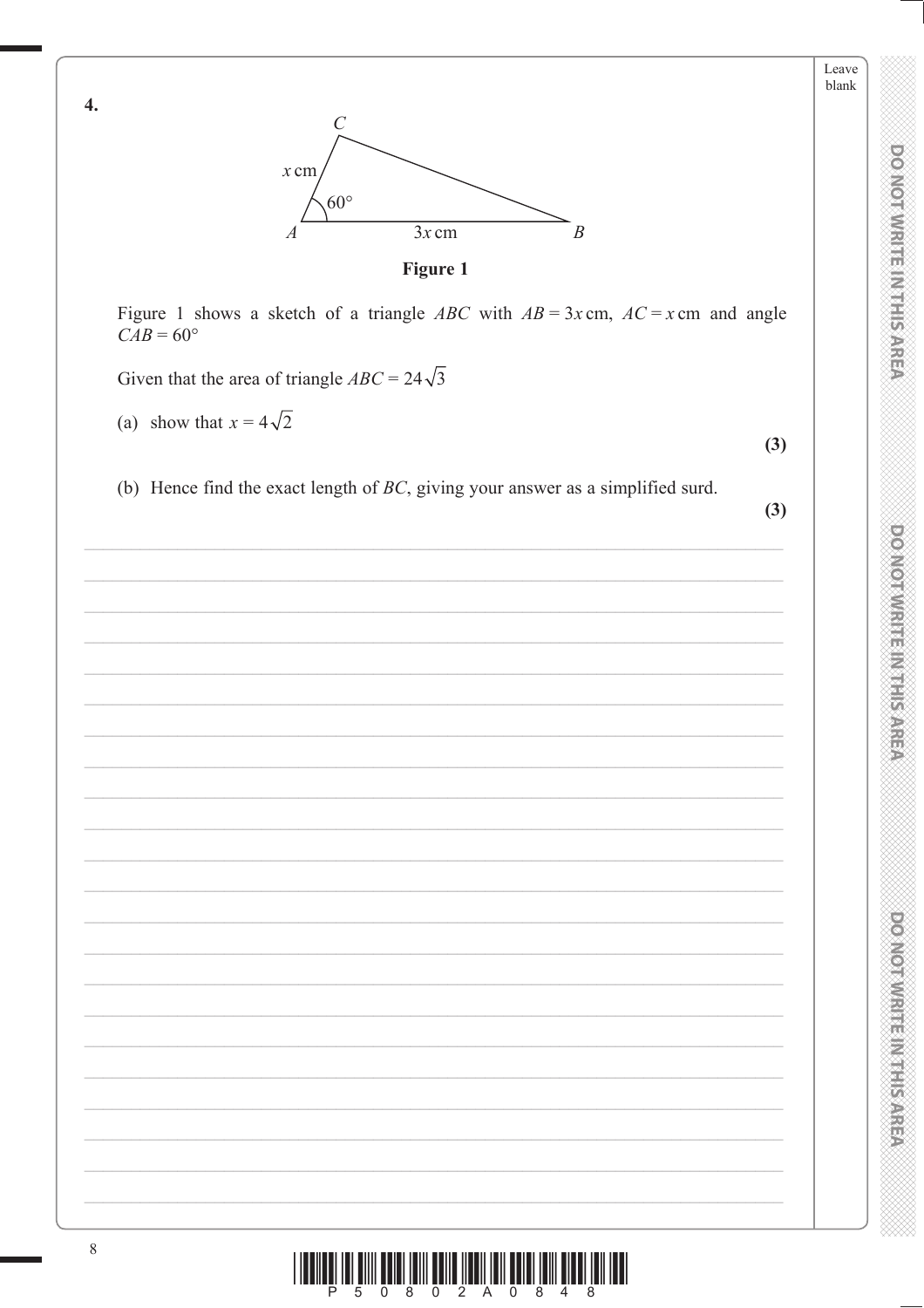| $ Q_4 $ |
|---------|
|         |

**DONOTWRITEINTHISAREA**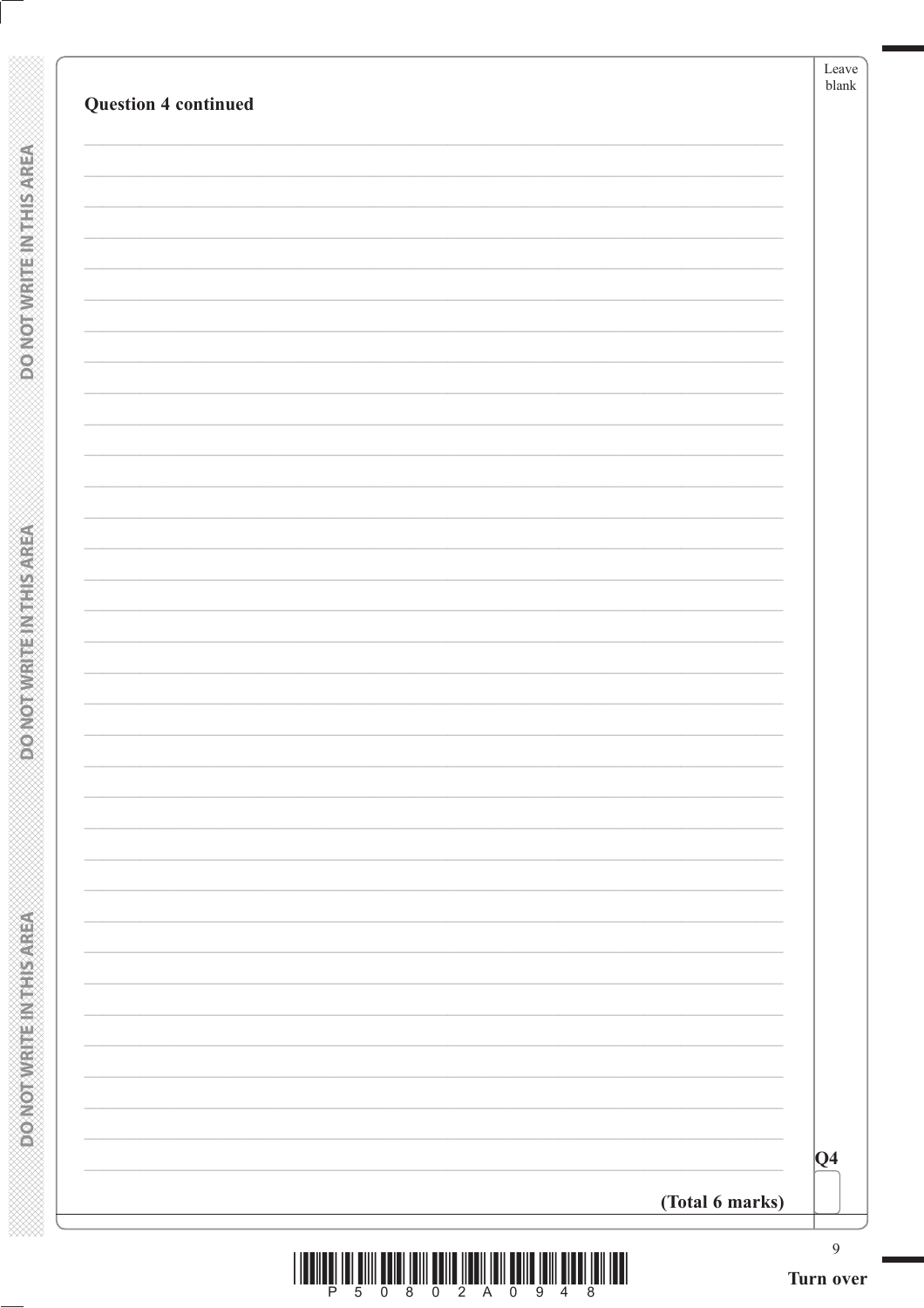



 $y = 27\sqrt{x} - 2x^2,$   $x \in \mathbb{R}, x > 0$ 

(a) Find  $\frac{dy}{dx}$ 

The curve has a maximum turning point  $P$ , as shown in Figure 2.

(b) Use the answer to part (a) to find the exact coordinates of  $P$ .

 $(5)$ 

 $(3)$ 

**DOMOTWRITERNIFIS AREA** 

DO NOTWRITE IN THIS AREA

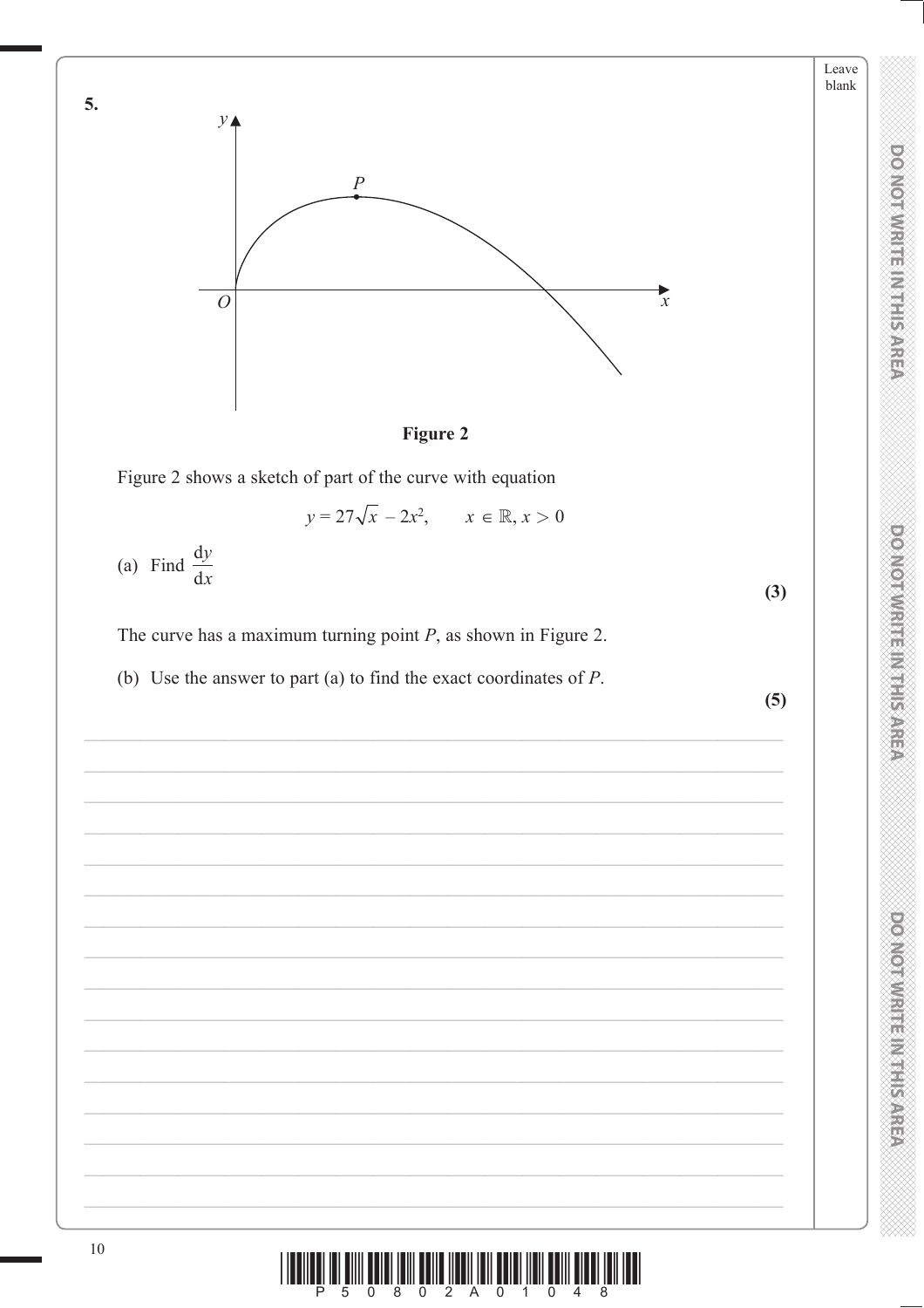| <b>Question 5 continued</b> | Leave<br>blank            |
|-----------------------------|---------------------------|
|                             |                           |
|                             |                           |
|                             |                           |
|                             |                           |
|                             |                           |
|                             |                           |
|                             |                           |
|                             |                           |
|                             |                           |
|                             |                           |
|                             |                           |
|                             |                           |
|                             |                           |
|                             |                           |
|                             |                           |
|                             |                           |
|                             |                           |
|                             |                           |
|                             |                           |
|                             |                           |
|                             |                           |
|                             | $\overline{\mathbf{Q}}$ 5 |
|                             | (Total 8 marks)           |

**DONOTWRITEINTHISAREA** 

**ASSING THE INFIRMATION OF**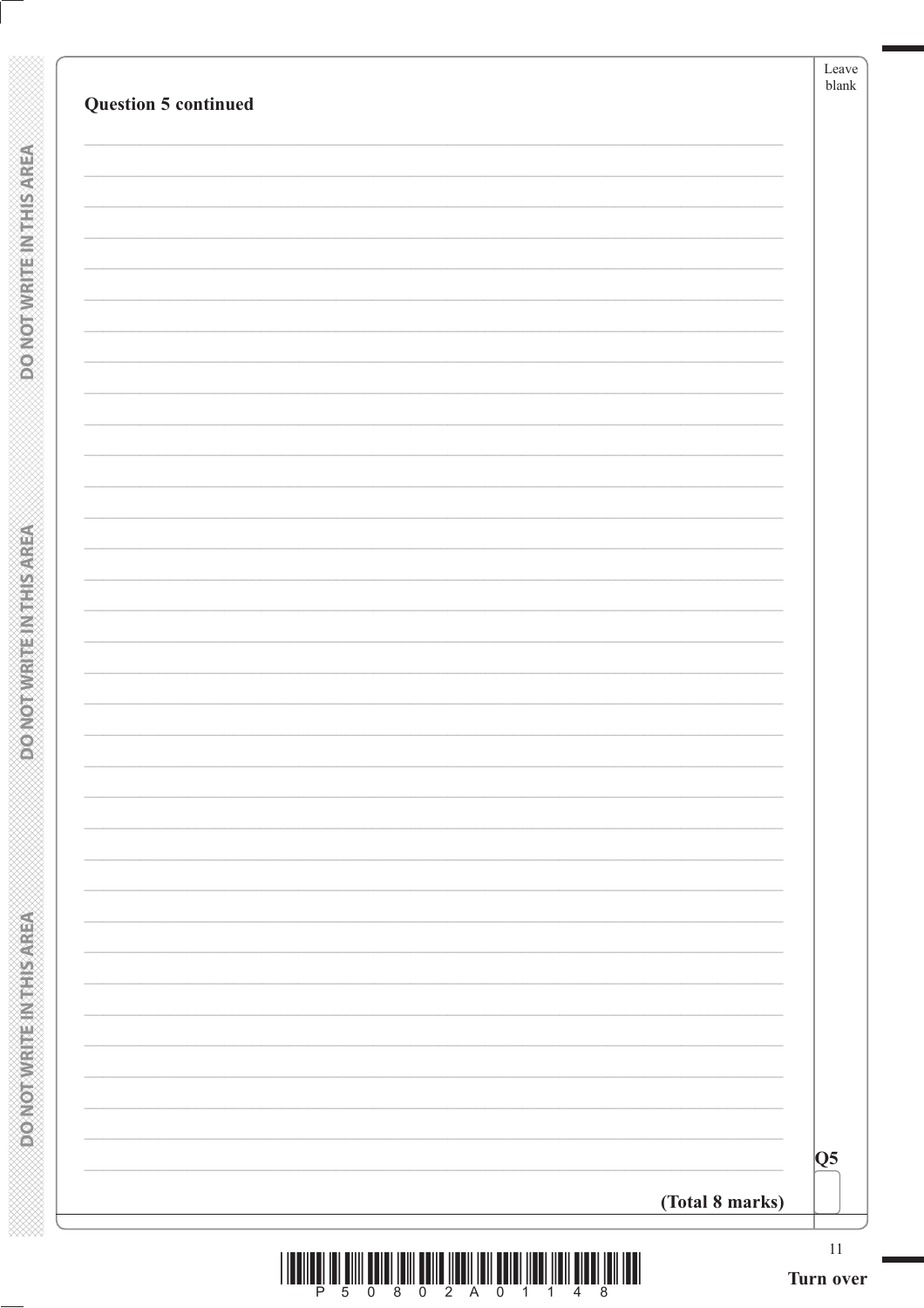Leave blank

6. Each year Lin pays into a savings scheme. In year 1 she pays in £600. Her payments then increase by  $\pounds 80$  a year, so that she pays  $\pounds 680$  into the savings scheme in year 2, £760 in year 3 and so on. In year N, Lin pays £1000 into the savings scheme.

(a) Find the value of  $N$ .

(b) Find the total amount that Lin pays into the savings scheme from year 1 to year 15 inclusive.

 $(2)$ 

 $(2)$ 

Saima starts paying into a different savings scheme at the same time as Lin starts paying into her savings scheme.

In year 1 she pays in £A. Her payments increase by £A each year so that she pays £2A in year 2, £3 $\AA$  in year 3 and so on.

Given that Saima and Lin have each paid, in total, the same amount of money into their savings schemes after 15 years,

(c) find the value of  $A$ .

 $(3)$ 

 $\frac{1}{2}\left\| \prod_{i=1}^n \prod_{j=1}^n \prod_{j=1}^n \prod_{j=1}^n \prod_{j=1}^n \prod_{j=1}^n \prod_{j=1}^n \prod_{j=1}^n \prod_{j=1}^n \prod_{j=1}^n \prod_{j=1}^n \prod_{j=1}^n \prod_{j=1}^n \prod_{j=1}^n \prod_{j=1}^n \prod_{j=1}^n \prod_{j=1}^n \prod_{j=1}^n \prod_{j=1}^n \prod_{j=1}^n \prod_{j=1}^n \prod_{j=1}^n \prod_{j=1}^n \prod_{$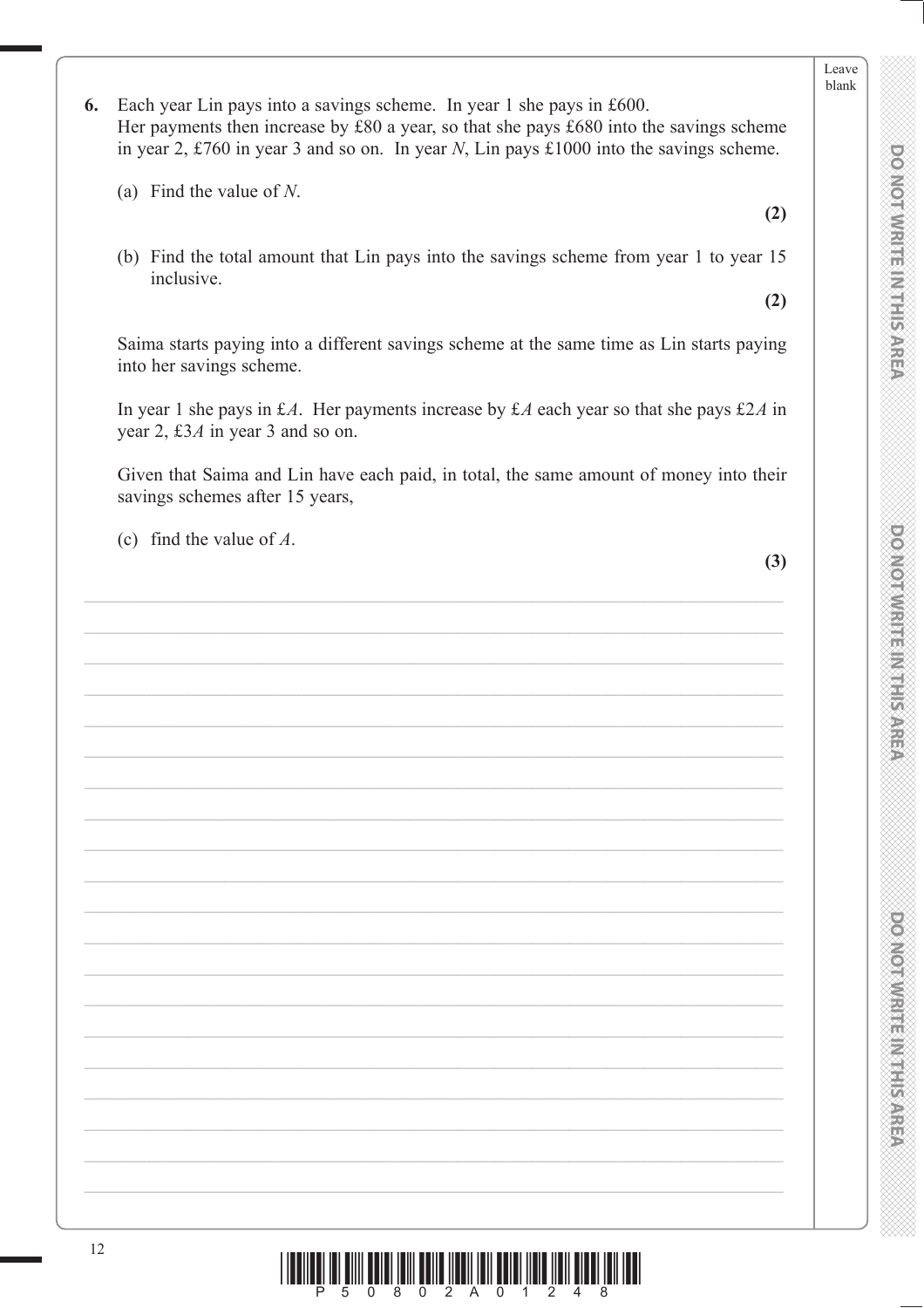| Question 6 continued |                 | Leave<br>blank |
|----------------------|-----------------|----------------|
|                      |                 |                |
|                      |                 |                |
|                      |                 |                |
|                      |                 |                |
|                      |                 |                |
|                      |                 |                |
|                      |                 |                |
|                      |                 |                |
|                      |                 |                |
|                      |                 |                |
|                      |                 |                |
|                      |                 |                |
|                      |                 |                |
|                      |                 |                |
|                      |                 |                |
|                      |                 |                |
|                      |                 |                |
|                      |                 |                |
|                      |                 | Q6             |
|                      | (Total 7 marks) |                |

**DOMOTWRITEINTHIS AREA** 

**DO NOT WRITE IN THIS AREA**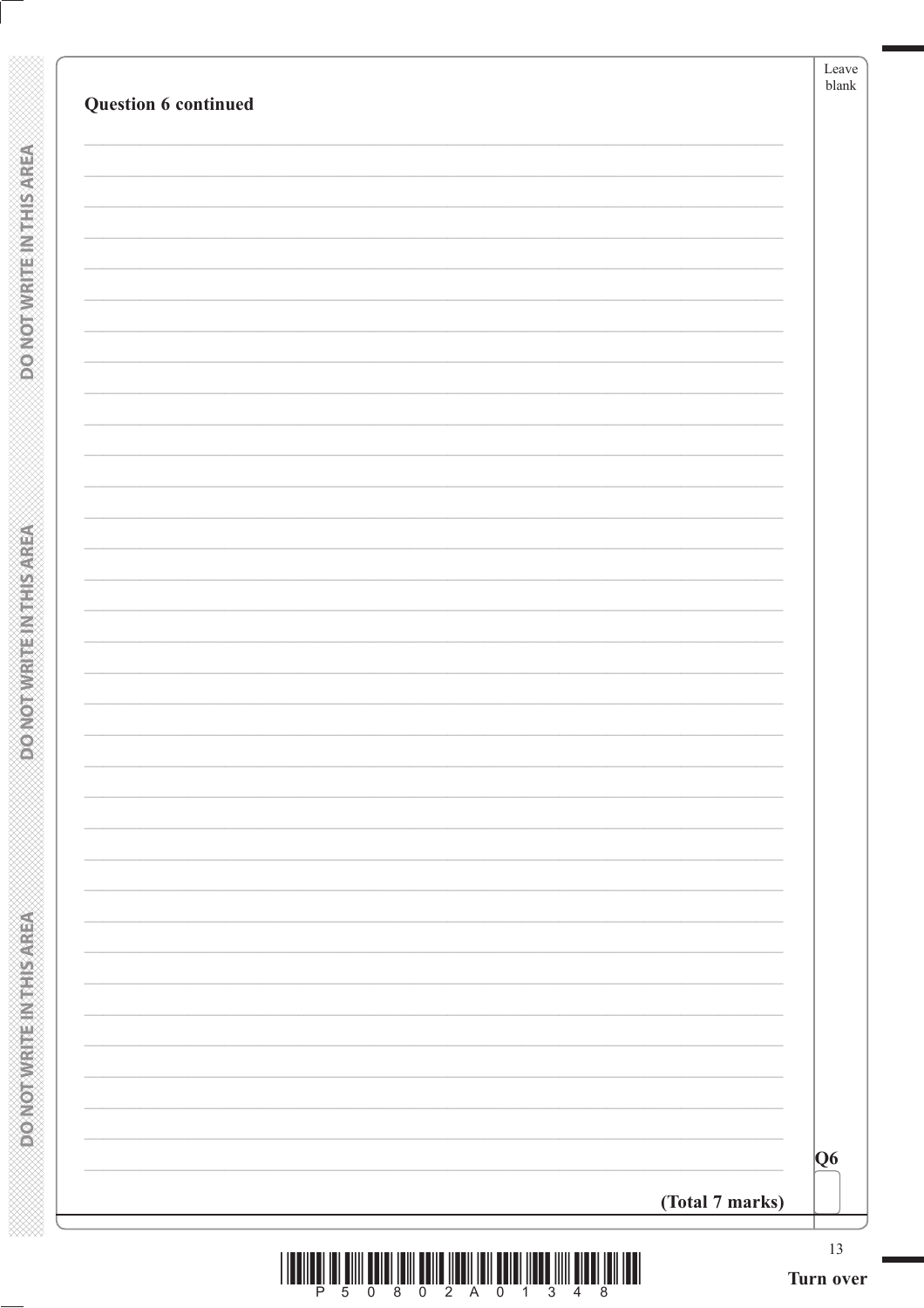|    |                                                           | Leave<br>blank |
|----|-----------------------------------------------------------|----------------|
| 7. | $g(x) = 2x^3 + ax^2 - 18x - 8$                            |                |
|    | Given that $(x + 2)$ is a factor of $g(x)$ ,              |                |
|    | (a) show that $a = -3$                                    |                |
|    | (2)                                                       |                |
|    | (b) Hence, using algebra, fully factorise $g(x)$ .<br>(4) |                |
|    |                                                           |                |
|    | Using your answer to part (b),                            |                |
|    | (c) solve, for $0 \le \theta < 2\pi$ , the equation       |                |
|    | $2\sin^3\theta - 3\sin^2\theta - 18\sin\theta = 8$        |                |
|    | giving each answer, in radians, as a multiple of $\pi$ .  |                |
|    | (3)                                                       |                |
|    |                                                           |                |
|    |                                                           |                |
|    |                                                           |                |
|    |                                                           |                |
|    |                                                           |                |
|    |                                                           |                |
|    |                                                           |                |
|    |                                                           |                |
|    |                                                           |                |
|    |                                                           |                |
|    |                                                           |                |
|    |                                                           |                |
|    |                                                           |                |
|    |                                                           |                |
|    |                                                           |                |
|    |                                                           |                |
|    |                                                           |                |
|    |                                                           |                |
|    |                                                           |                |
|    |                                                           |                |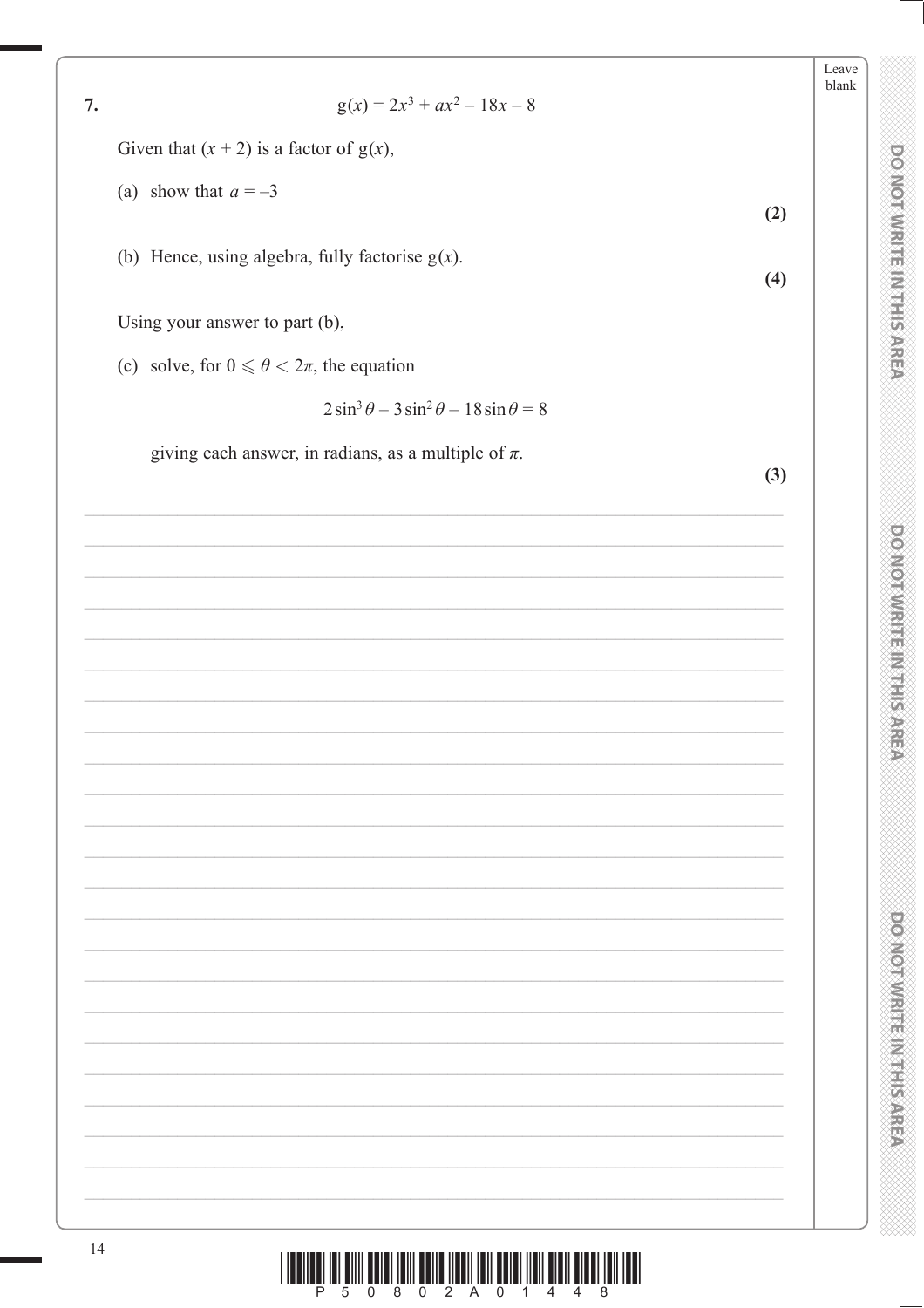| <b>Question 7 continued</b> |  |  |
|-----------------------------|--|--|
|                             |  |  |
|                             |  |  |
|                             |  |  |
|                             |  |  |
|                             |  |  |
|                             |  |  |
|                             |  |  |
|                             |  |  |
|                             |  |  |
|                             |  |  |
|                             |  |  |
|                             |  |  |
|                             |  |  |
|                             |  |  |
|                             |  |  |
|                             |  |  |
|                             |  |  |
|                             |  |  |
|                             |  |  |
|                             |  |  |
|                             |  |  |
|                             |  |  |
|                             |  |  |
|                             |  |  |
|                             |  |  |

**DOMOTWRITEINTHIS AREA**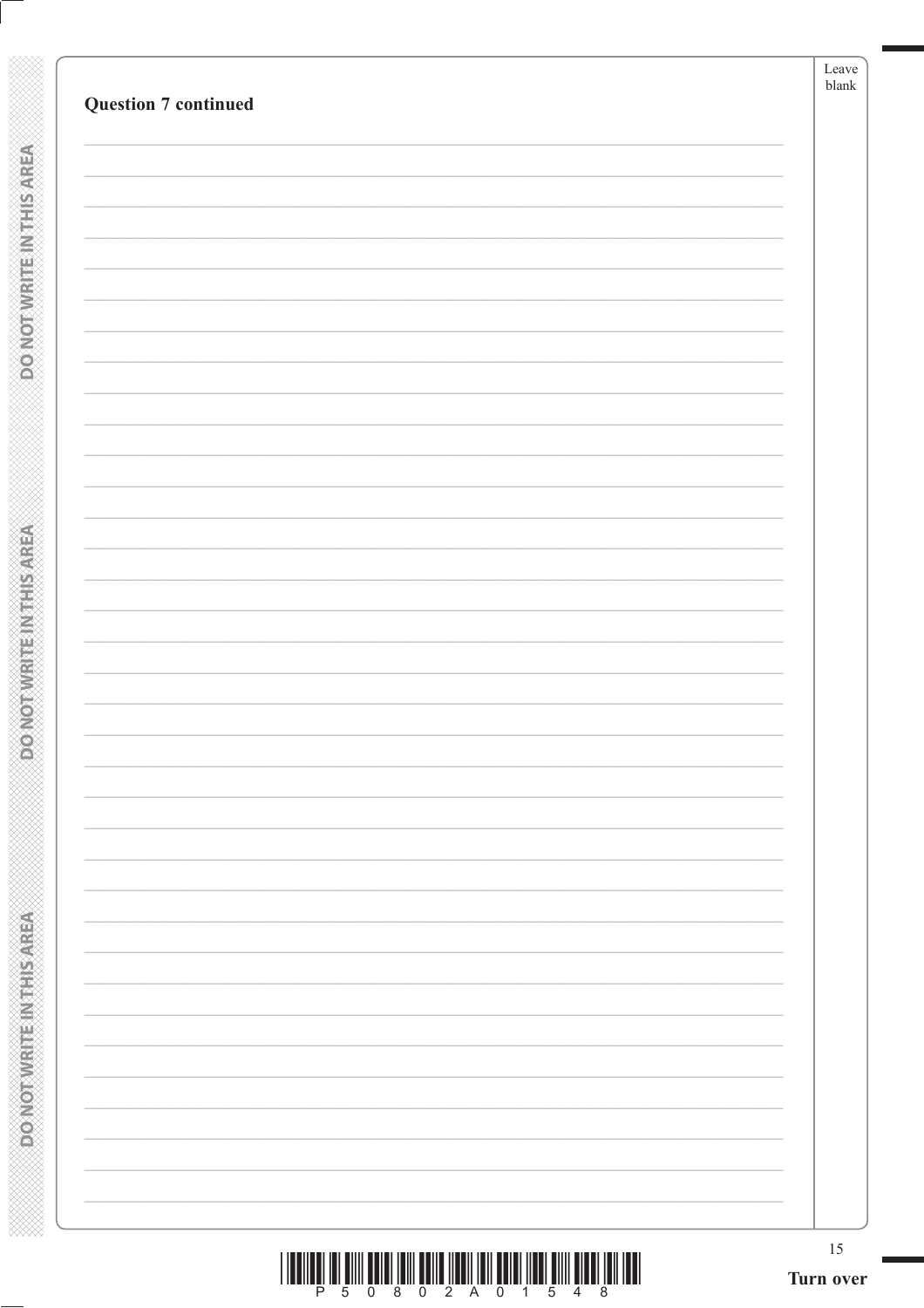|                             | Leave<br>$\ensuremath{\mathit{blank}}$           |
|-----------------------------|--------------------------------------------------|
| <b>Question 7 continued</b> |                                                  |
|                             |                                                  |
|                             | <b>DOMOTHWRITE NINE SARE</b>                     |
|                             |                                                  |
|                             |                                                  |
|                             |                                                  |
|                             |                                                  |
|                             |                                                  |
|                             |                                                  |
|                             |                                                  |
|                             |                                                  |
|                             |                                                  |
|                             |                                                  |
|                             | <b>DOMORATION IS NOT SAFE</b>                    |
|                             |                                                  |
|                             |                                                  |
|                             |                                                  |
|                             | Ð                                                |
|                             |                                                  |
|                             |                                                  |
|                             |                                                  |
|                             |                                                  |
|                             |                                                  |
|                             |                                                  |
|                             |                                                  |
|                             |                                                  |
|                             | <b>Provident in the contract of the contract</b> |
|                             |                                                  |
|                             |                                                  |
|                             |                                                  |
| $16\,$                      |                                                  |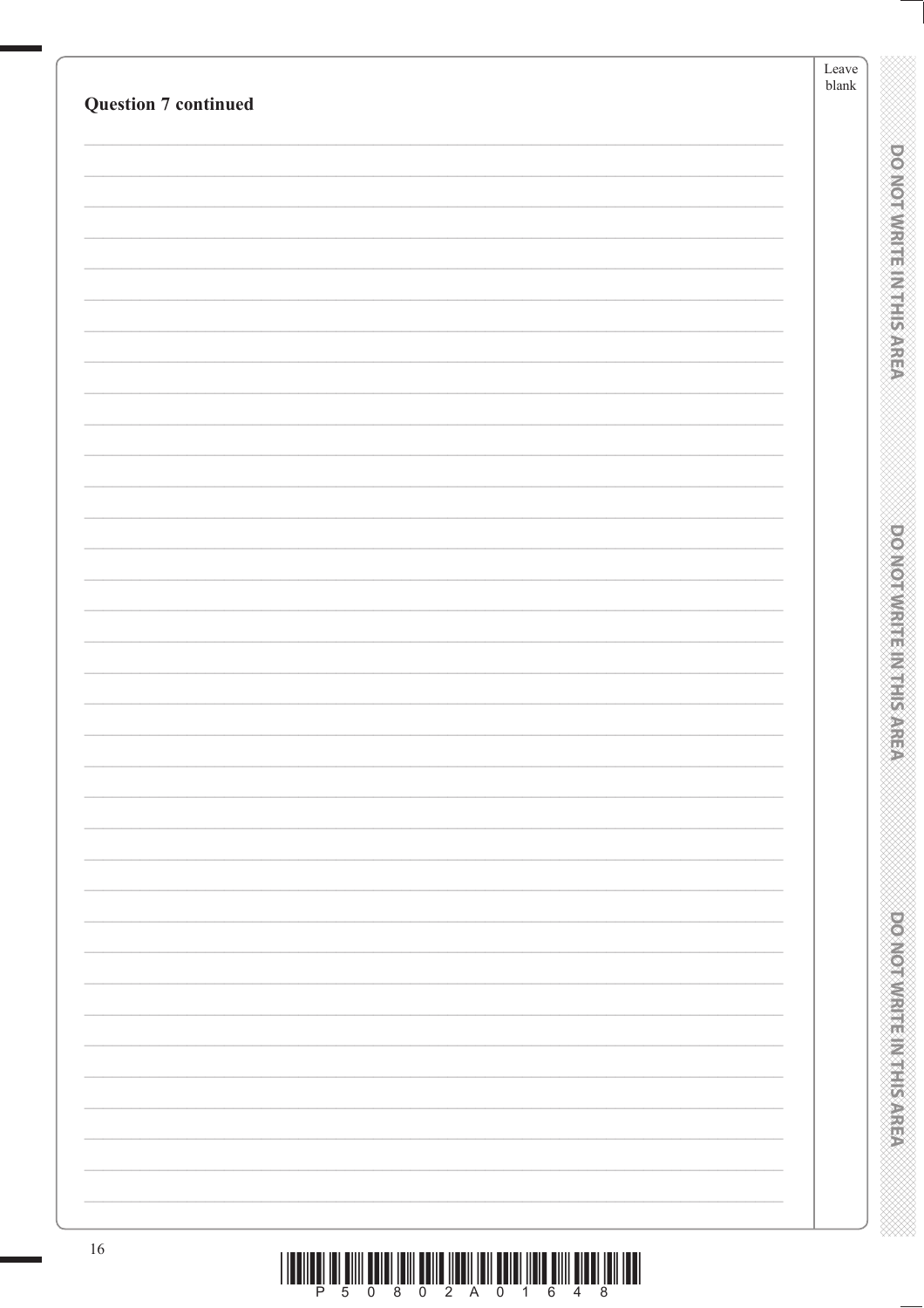| <b>Question 7 continued</b> |                 | Leave<br>blank |
|-----------------------------|-----------------|----------------|
|                             |                 |                |
|                             |                 |                |
|                             |                 |                |
|                             |                 |                |
|                             |                 |                |
|                             |                 |                |
|                             |                 |                |
|                             |                 |                |
|                             |                 |                |
|                             |                 |                |
|                             |                 |                |
|                             |                 |                |
|                             |                 |                |
|                             |                 |                |
|                             |                 |                |
|                             |                 |                |
|                             |                 |                |
|                             |                 |                |
|                             |                 |                |
|                             |                 | Q7             |
|                             | (Total 9 marks) |                |

**DOMOTWRITEINTHIS AREA** 

**DO NOTWRITE IN THIS AREA**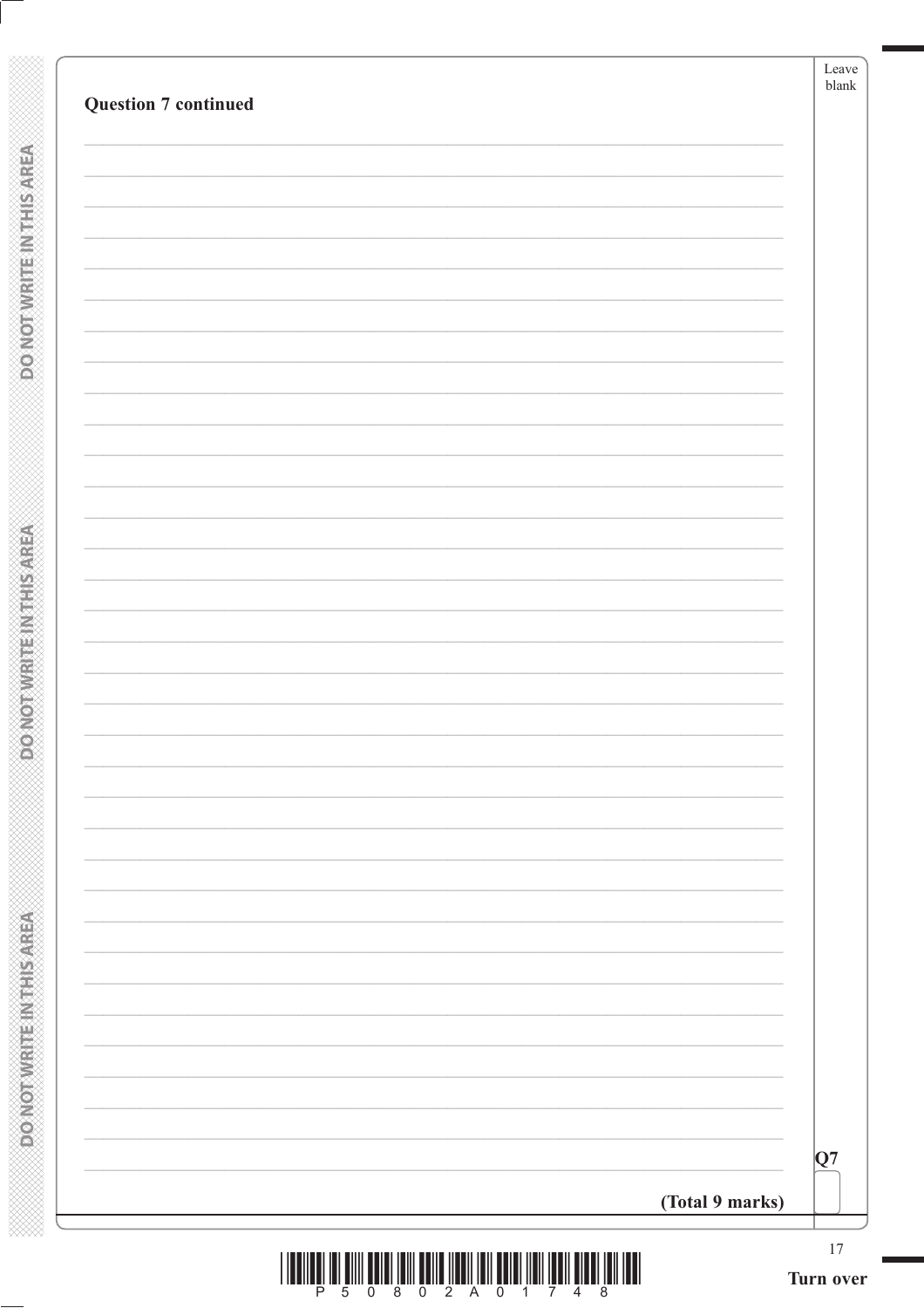$(2)$ 

 $(4)$ 



Figure 3

Figure 3 shows a circle with centre  $O$  and radius  $r$  cm.

The points  $A$  and  $B$  lie on the circumference of this circle.

The minor arc AB subtends an angle  $\theta$  radians at O, as shown in Figure 3.

Given the length of minor arc AB is 6cm and the area of minor sector  $OAB$  is 20 cm<sup>2</sup>,

(a) write down two different equations in  $r$  and  $\theta$ .

(b) Hence find the value of r and the value of  $\theta$ .

8.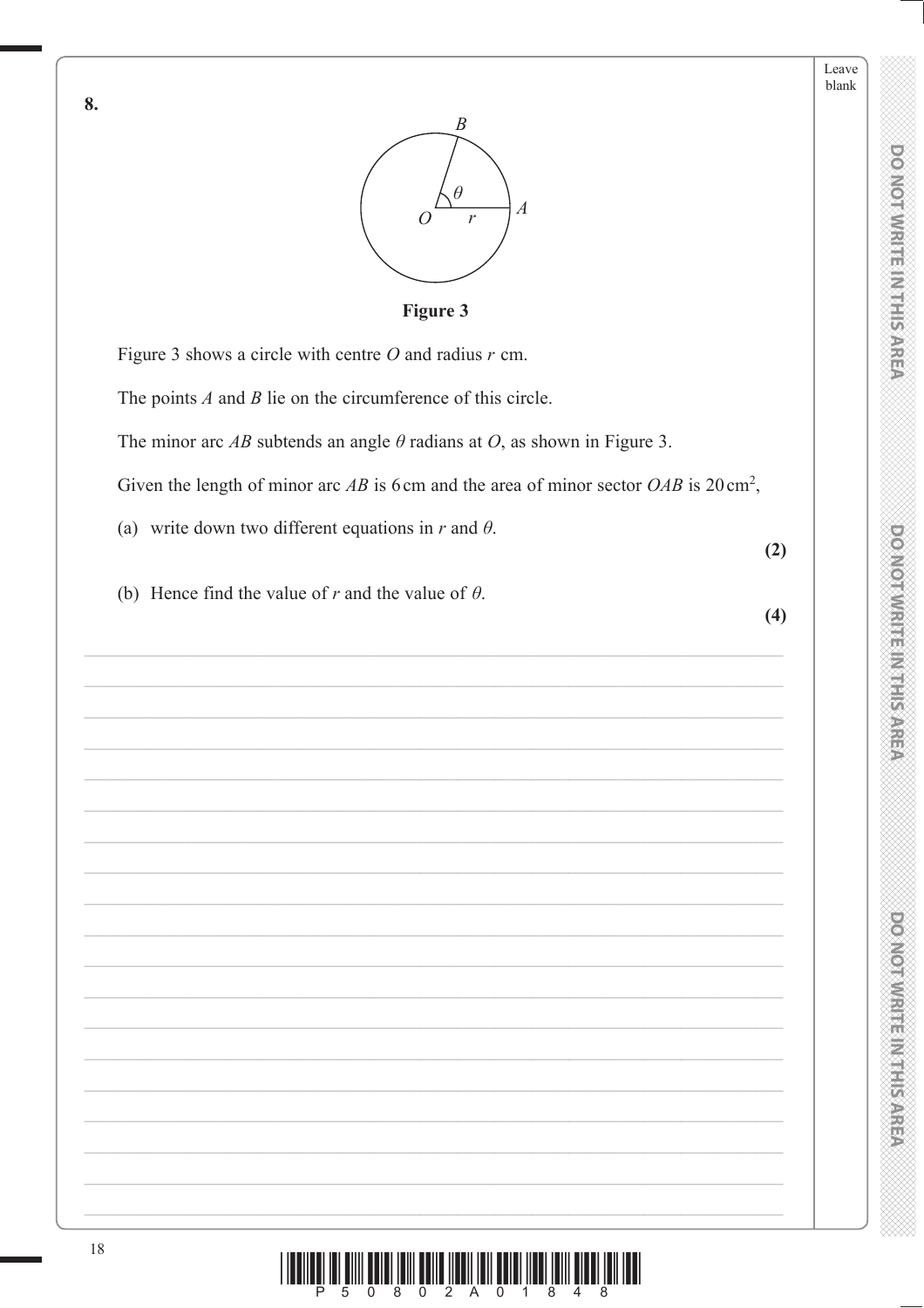| <b>Question 8 continued</b> | Leave<br>blank |
|-----------------------------|----------------|
|                             |                |
|                             |                |
|                             |                |
|                             |                |
|                             |                |
|                             |                |
|                             |                |
|                             |                |
|                             |                |
|                             |                |
|                             |                |
|                             |                |
|                             |                |
|                             |                |
|                             |                |
|                             |                |
| (Total 6 marks)             | Q8             |

**DOMOTWRITEINTHIS AREA** 

**DONOTWATE IN THIS AREA**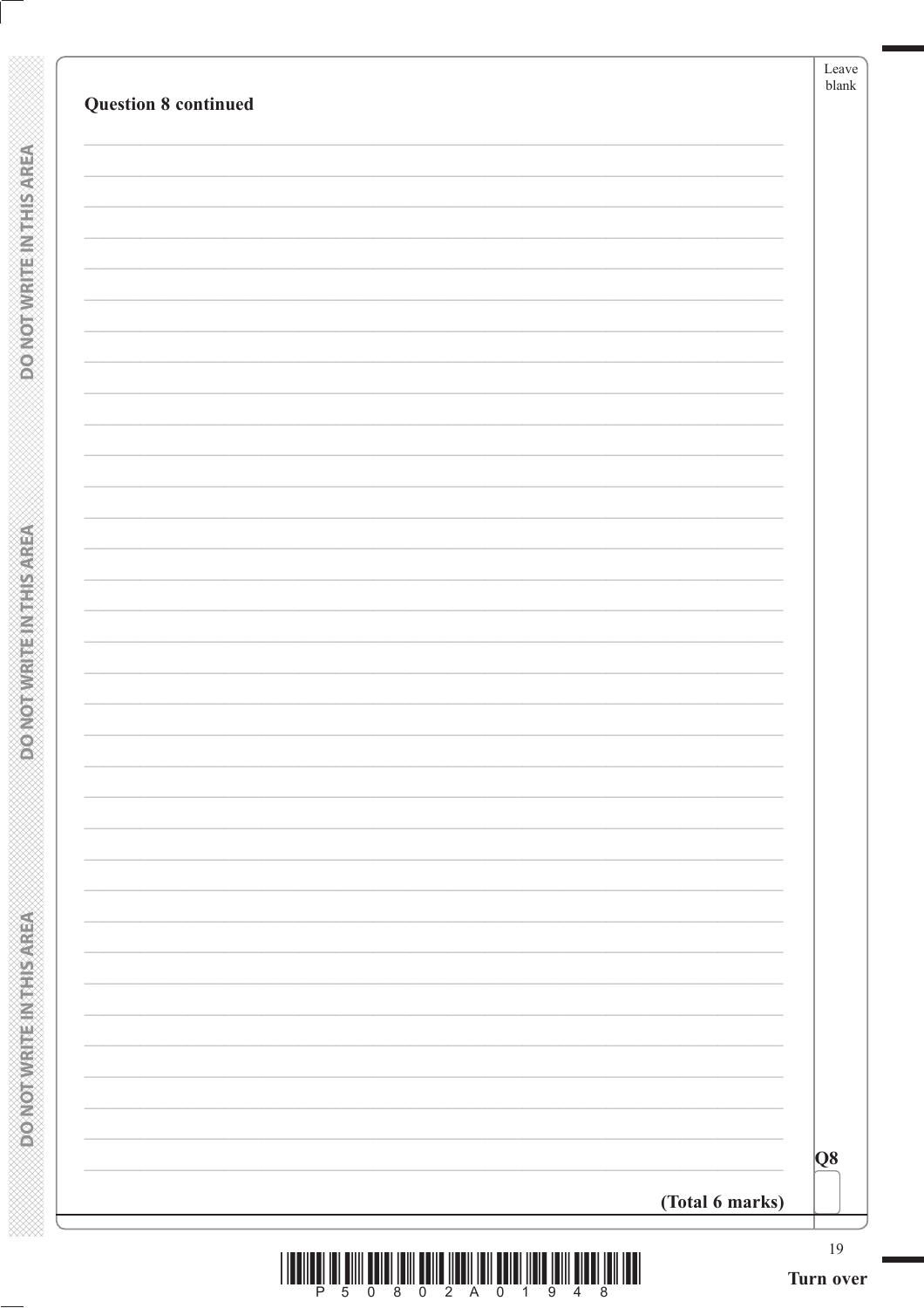**DOMOTWIRTE INTHIS AREA** 

Leave blank

**DO NOT WRITE IN THIS AREA DO NOT WRITE IN THIS AREA DO NOT WRITE IN THIS AREA DO NOT WRITE IN THIS AREA DO NOT WRITE IN THIS AREA DO NOT WRITE IN THE AREA DO NOT WRITE IN THE AREA DO NOT WRITE IN THIS AREA DO NOT WRITE IN DOMOIWRITE MITHIS AREA** 

DO NOT WRITEIN HIS AREA

**9.** (a) Given that *a* is a constant,  $a > 1$ , sketch the graph of

$$
y = a^x, \quad x \in \mathbb{R}
$$

 On your diagram show the coordinates of the point where the graph crosses the *y*-axis. **(2)**

The table below shows corresponding values of *x* and *y* for  $y = 2^x$ 

| $\mathcal{X}$ |        |      |  |    |
|---------------|--------|------|--|----|
|               | 0.0625 | 0.25 |  | 16 |

 (b) Use the trapezium rule, with all of the values of *y* from the table, to find an approximate value, to 2 decimal places, for

$$
\int_{-4}^{4} 2^{x} dx
$$
 (4)

(c) Use the answer to part (b) to find an approximate value for

(i) 
$$
\int_{-4}^{4} 2^{x+2} dx
$$
  
(ii)  $\int_{-4}^{4} (3 + 2^x) dx$ 

**(4)**

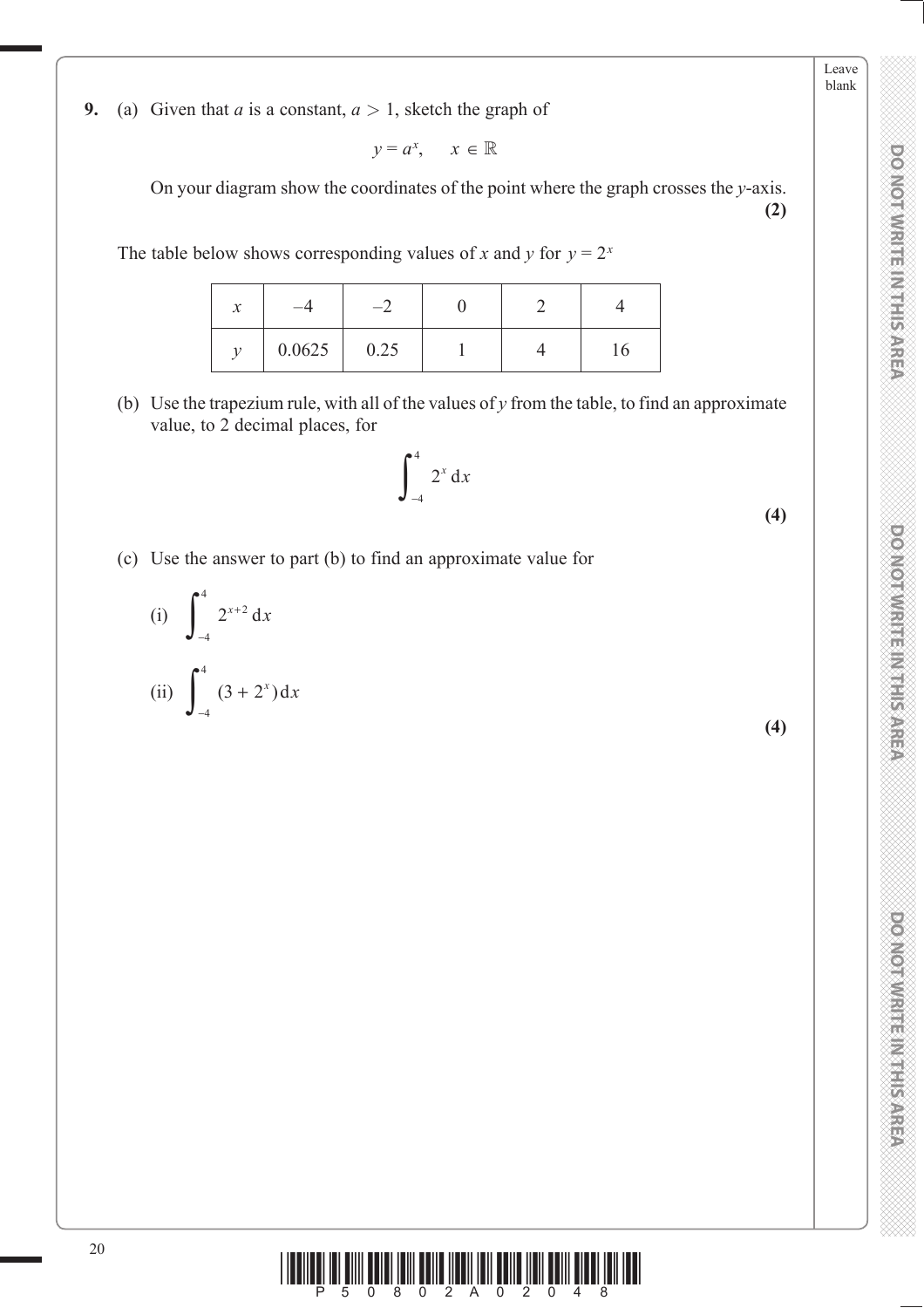| <b>Question 9 continued</b> | blank |
|-----------------------------|-------|
|                             |       |
|                             |       |
|                             |       |
|                             |       |
|                             |       |
|                             |       |
|                             |       |
|                             |       |
|                             |       |
|                             |       |
|                             |       |
|                             |       |
|                             |       |
|                             |       |
|                             |       |
|                             |       |
|                             |       |
|                             |       |
|                             |       |
|                             |       |
|                             |       |
|                             |       |
|                             |       |
|                             |       |
|                             |       |
|                             |       |
|                             |       |
|                             |       |
|                             |       |
|                             |       |
|                             |       |
|                             |       |
|                             |       |
|                             |       |
|                             |       |
|                             |       |

**DONOTWRITEIN THIS AREA** 

**DONOTWATE IN THIS AREA**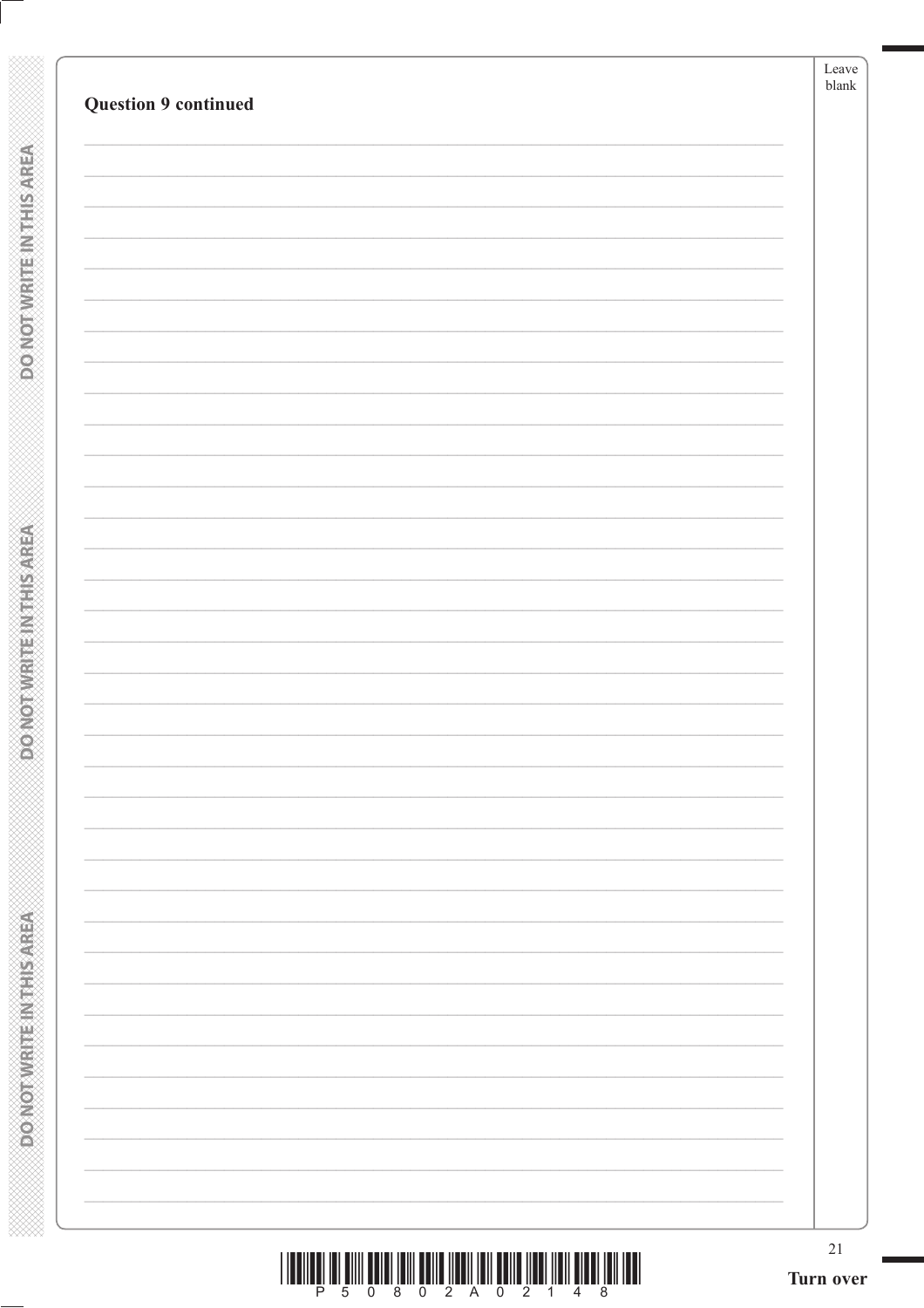|                             | Leave<br>${\tt blank}$ |  |
|-----------------------------|------------------------|--|
| <b>Question 9 continued</b> |                        |  |
|                             |                        |  |
|                             |                        |  |
|                             |                        |  |
|                             |                        |  |
|                             |                        |  |
|                             |                        |  |
|                             |                        |  |
|                             |                        |  |
|                             |                        |  |
|                             |                        |  |
|                             |                        |  |
|                             |                        |  |
|                             |                        |  |
|                             |                        |  |
|                             |                        |  |
|                             |                        |  |
|                             |                        |  |
|                             |                        |  |
|                             |                        |  |
|                             |                        |  |
|                             |                        |  |
|                             |                        |  |
|                             |                        |  |
|                             |                        |  |
|                             |                        |  |
|                             |                        |  |
|                             |                        |  |
|                             |                        |  |
|                             |                        |  |
|                             |                        |  |
|                             |                        |  |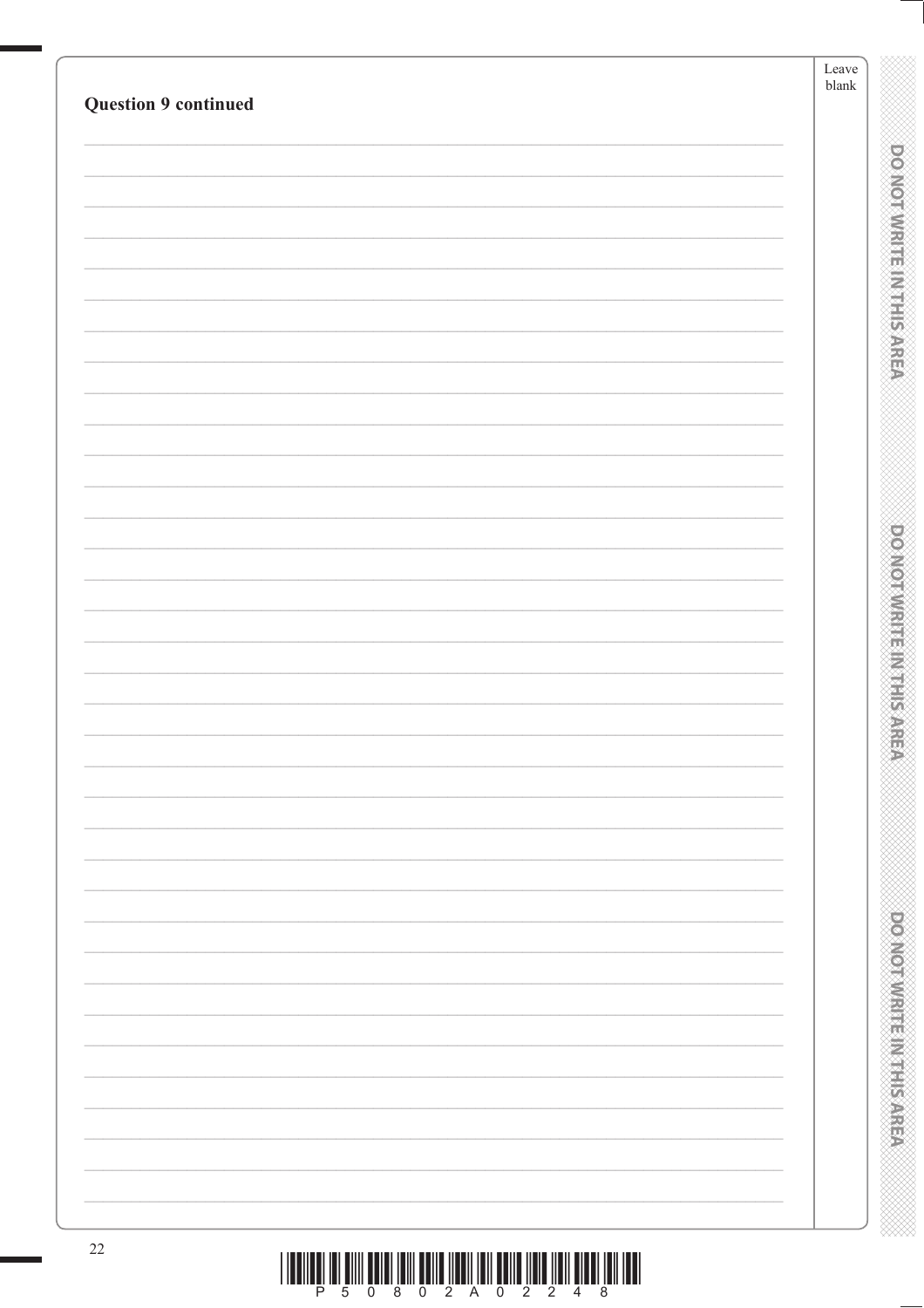|                             |                  | Leave<br>${\it blank}$ |
|-----------------------------|------------------|------------------------|
| <b>Question 9 continued</b> |                  |                        |
|                             |                  |                        |
|                             |                  |                        |
|                             |                  |                        |
|                             |                  |                        |
|                             |                  |                        |
|                             |                  |                        |
|                             |                  |                        |
|                             |                  |                        |
|                             |                  |                        |
|                             |                  |                        |
|                             |                  |                        |
|                             |                  |                        |
|                             |                  |                        |
|                             |                  |                        |
|                             |                  |                        |
|                             |                  |                        |
|                             |                  |                        |
|                             |                  |                        |
|                             |                  |                        |
|                             |                  |                        |
|                             |                  |                        |
|                             |                  |                        |
|                             |                  |                        |
|                             |                  |                        |
|                             |                  |                        |
|                             |                  |                        |
|                             |                  |                        |
|                             |                  |                        |
|                             |                  | Q <sub>9</sub>         |
|                             |                  |                        |
|                             | (Total 10 marks) |                        |

**DOMOTWRITEINTHIS AREA** 

**DO NOTWRITE IN THIS AREA**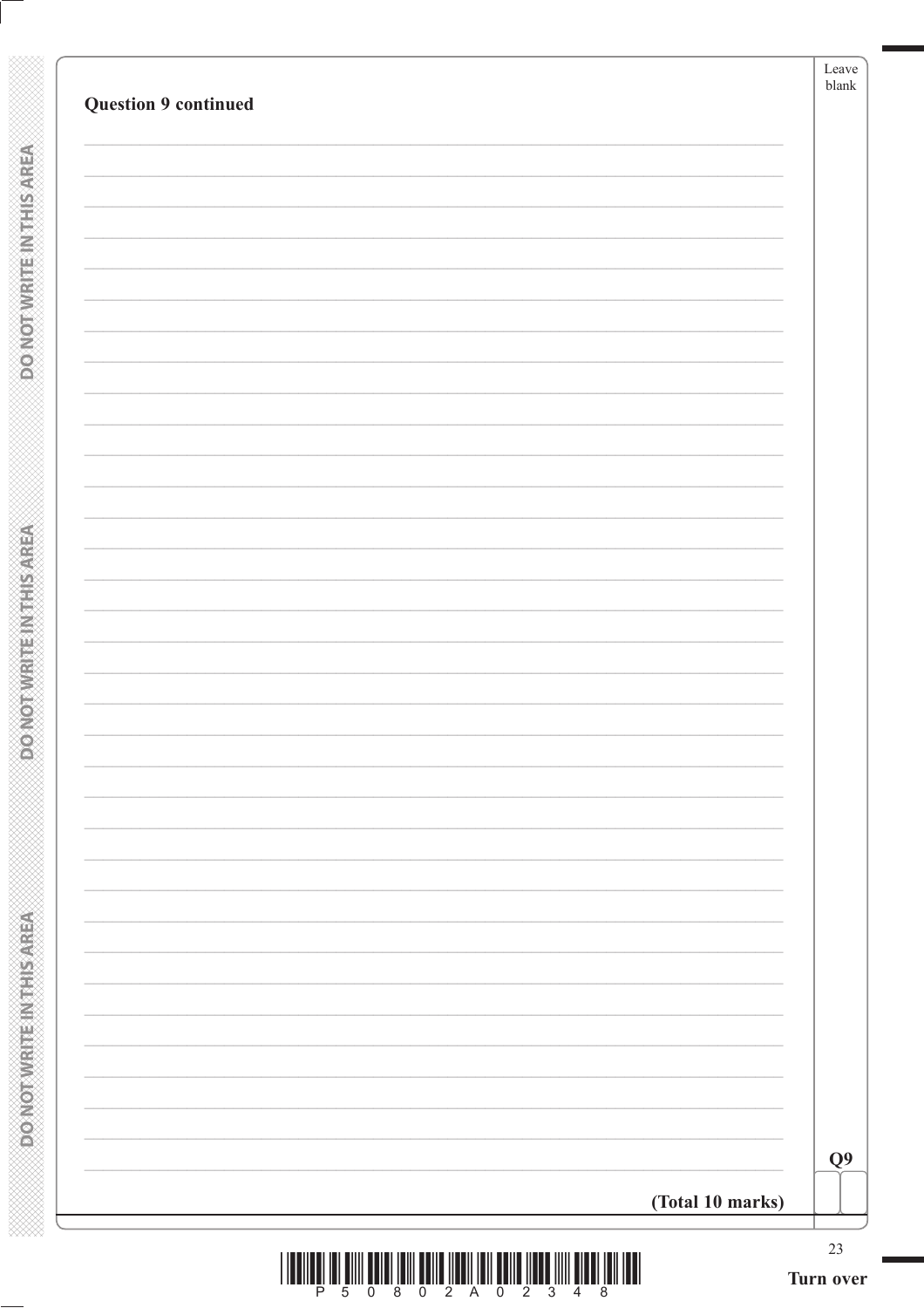

Leave blank



The points  $A(7, -3)$ ,  $B(7, 20)$  and  $C(p, q)$  form the vertices of a triangle ABC, as shown in Figure 4. The point *D*(10, 5) is the midpoint of *AC*.

(a) Find the value of *p* and the value of *q*.

The line *l* passes through *D* and is perpendicular to *AC*.

(b) Find an equation for *l*, in the form  $ax + by = c$ , where *a*, *b* and *c* are integers.

Given that the line *l* intersects *AB* at *E*,

(c) find the exact coordinates of *E*.

24  $\left[\frac{1}{2}\right]$   $\left[\frac{1}{2}\right]$   $\left[\frac{1}{2}\right]$   $\left[\frac{1}{2}\right]$   $\left[\frac{1}{2}\right]$   $\left[\frac{1}{2}\right]$   $\left[\frac{1}{2}\right]$   $\left[\frac{1}{2}\right]$   $\left[\frac{1}{2}\right]$   $\left[\frac{1}{2}\right]$   $\left[\frac{1}{2}\right]$ 

**10.**

**(2)**

**(5)**

**(2)**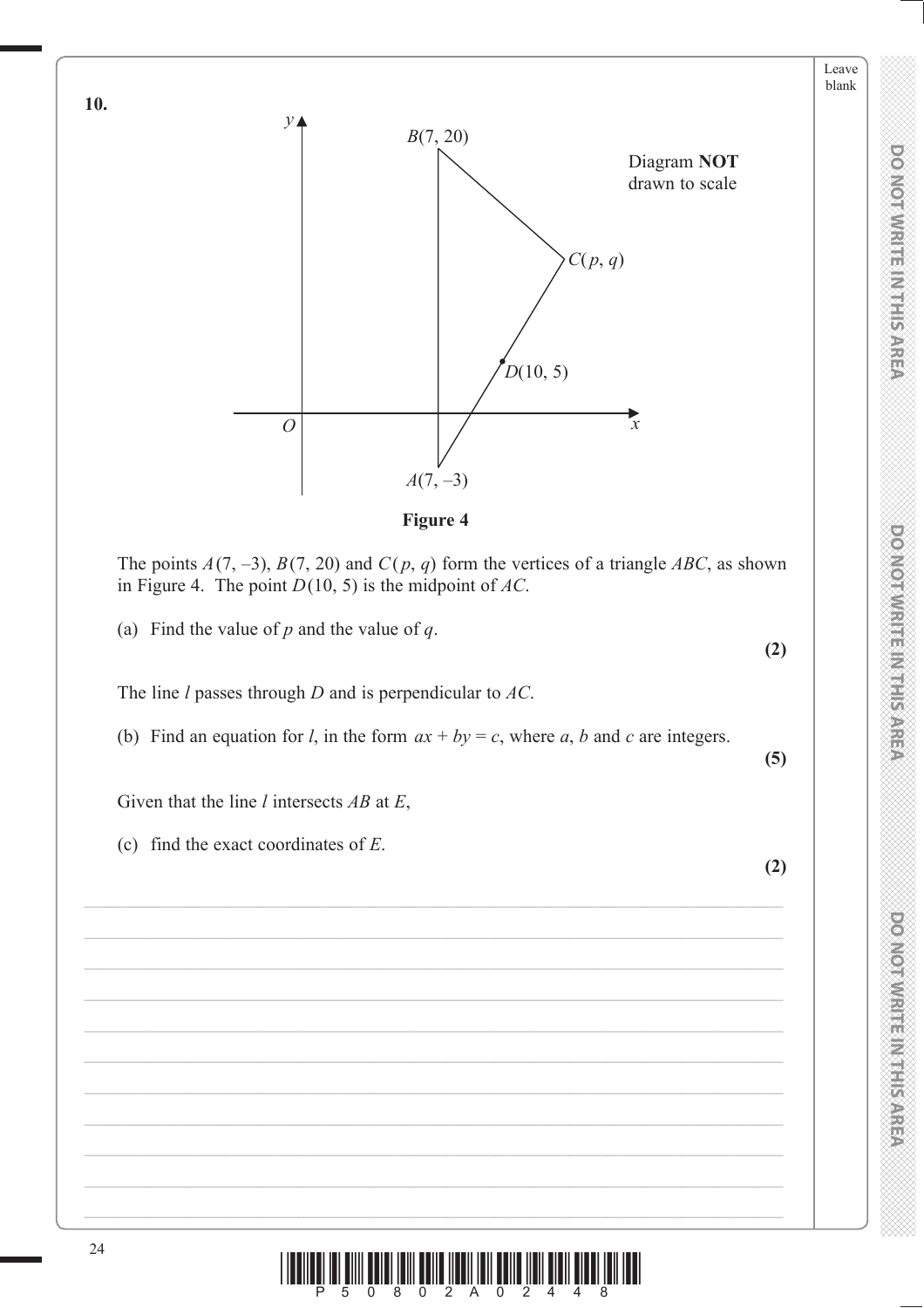| Question 10 continued |  |
|-----------------------|--|
|                       |  |
|                       |  |
|                       |  |
|                       |  |
|                       |  |
|                       |  |
|                       |  |
|                       |  |
|                       |  |
|                       |  |
|                       |  |
|                       |  |
|                       |  |
|                       |  |
|                       |  |
|                       |  |
|                       |  |
|                       |  |
|                       |  |
|                       |  |
|                       |  |
|                       |  |
|                       |  |
|                       |  |
|                       |  |
|                       |  |
|                       |  |
|                       |  |
|                       |  |
|                       |  |
|                       |  |
|                       |  |

**DOMOTWRITEINTHIS AREA**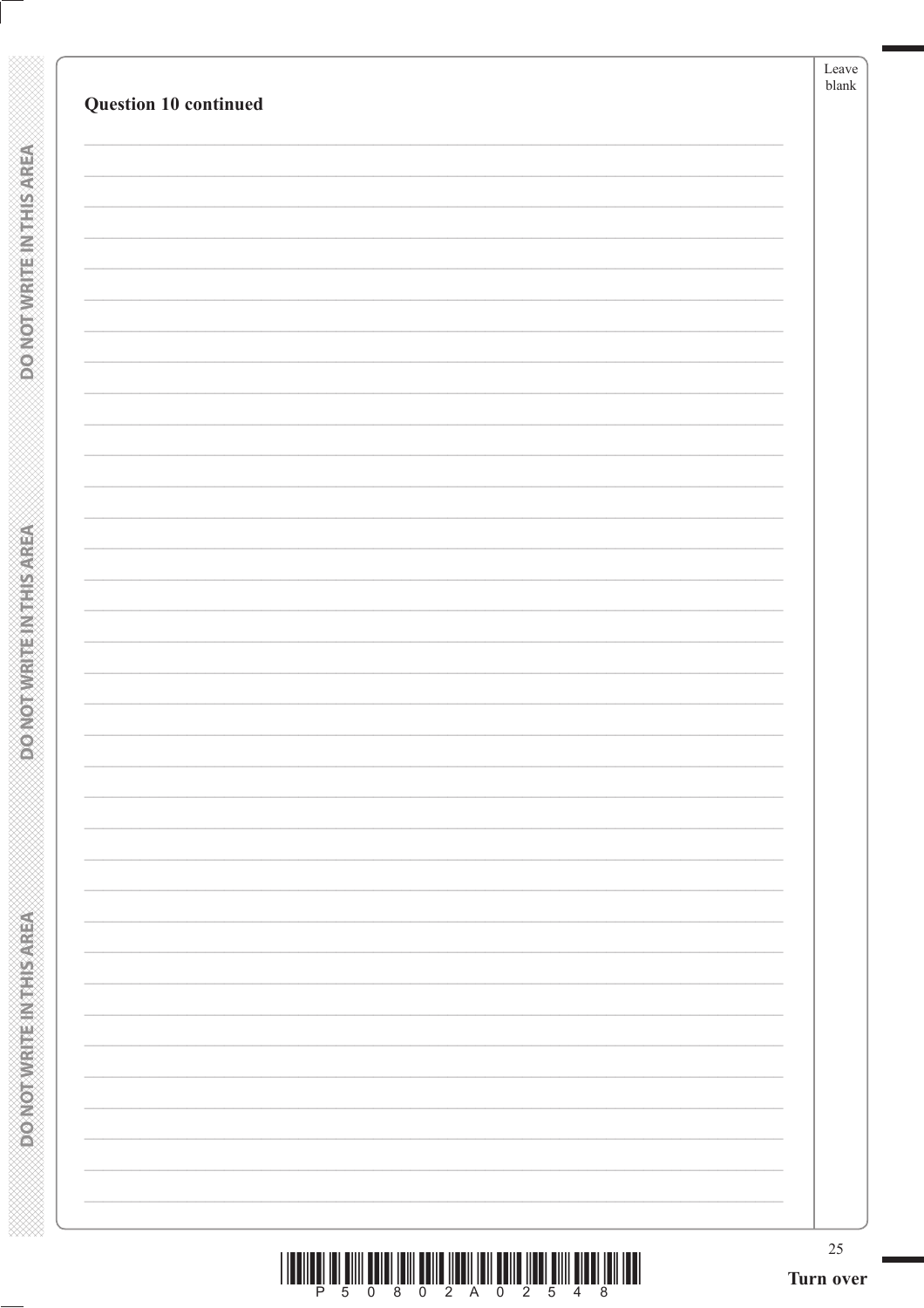|                       | Leave<br>blank |
|-----------------------|----------------|
| Question 10 continued |                |
|                       |                |
|                       |                |
|                       |                |
|                       |                |
|                       |                |
|                       |                |
|                       |                |
|                       |                |
|                       |                |
|                       |                |
|                       |                |
|                       |                |
|                       |                |
|                       |                |
|                       |                |
|                       |                |
|                       |                |
|                       |                |
|                       |                |
|                       |                |
|                       |                |
|                       |                |
|                       |                |
|                       |                |
|                       |                |
|                       |                |
|                       |                |
|                       |                |
|                       |                |
|                       |                |
|                       |                |
|                       |                |
|                       |                |
|                       |                |
|                       |                |
|                       |                |

e de la componenta de la componenta de la componenta de la componenta de la compo<br>Componenta de la componenta de la componenta de la componenta de la componenta de la componenta de la componen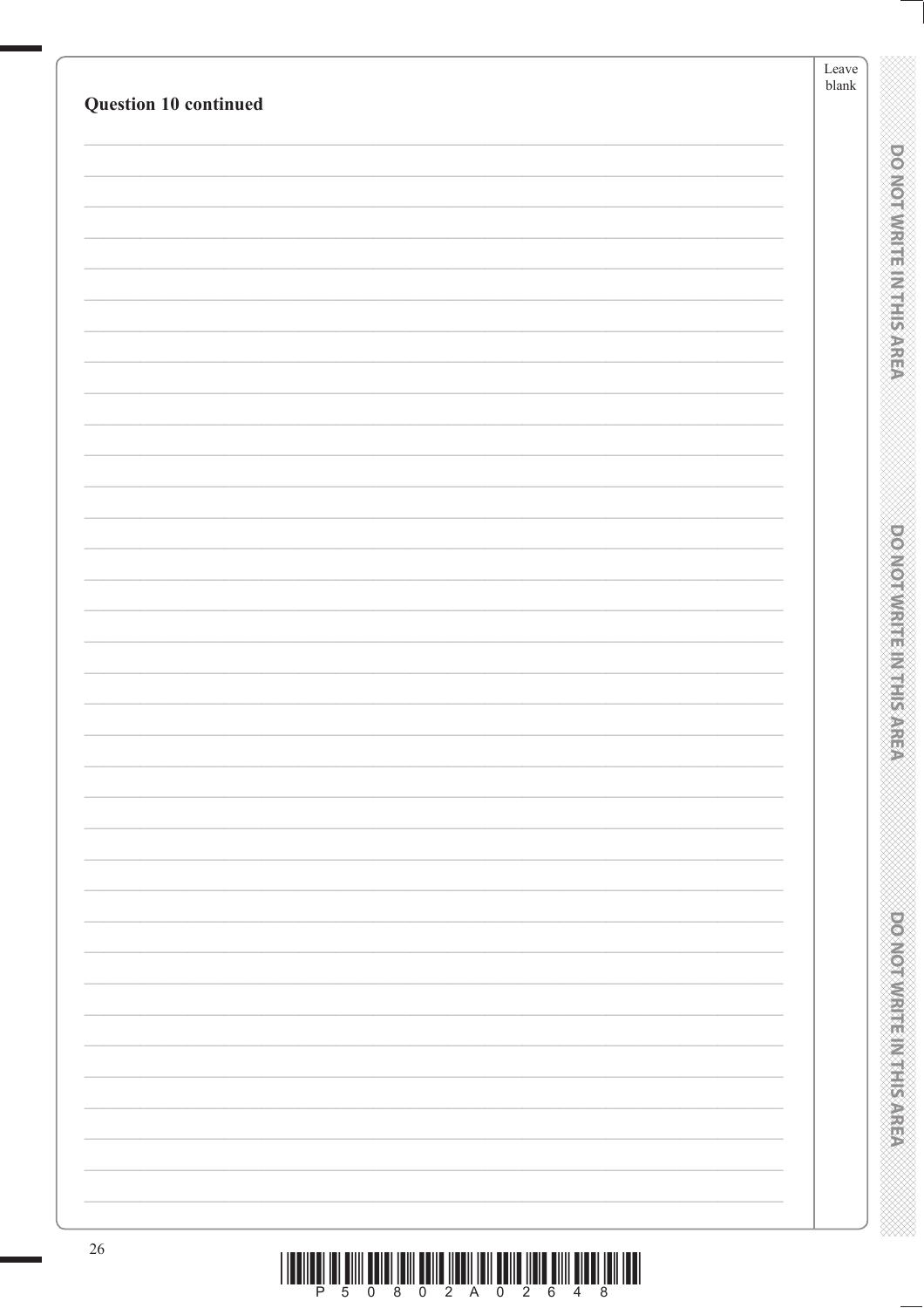| Question 10 continued               |                 | Leave<br>blank      |
|-------------------------------------|-----------------|---------------------|
|                                     |                 |                     |
|                                     |                 |                     |
|                                     |                 |                     |
|                                     |                 |                     |
|                                     |                 |                     |
|                                     |                 |                     |
|                                     |                 |                     |
|                                     |                 |                     |
|                                     |                 |                     |
|                                     |                 |                     |
|                                     |                 |                     |
|                                     |                 |                     |
|                                     |                 |                     |
|                                     |                 |                     |
|                                     |                 |                     |
|                                     |                 |                     |
|                                     |                 |                     |
|                                     |                 |                     |
|                                     |                 |                     |
|                                     |                 |                     |
|                                     |                 |                     |
|                                     |                 |                     |
|                                     |                 |                     |
|                                     |                 |                     |
|                                     |                 | Q10                 |
|                                     | (Total 9 marks) |                     |
| <b>IIII</b><br>P.<br>$\overline{5}$ |                 | $27\,$<br>Turn over |

**DOMOTWRITEINTHIS AREA** 

**ASSISTED MOTOR CONCORDED** 

Turn over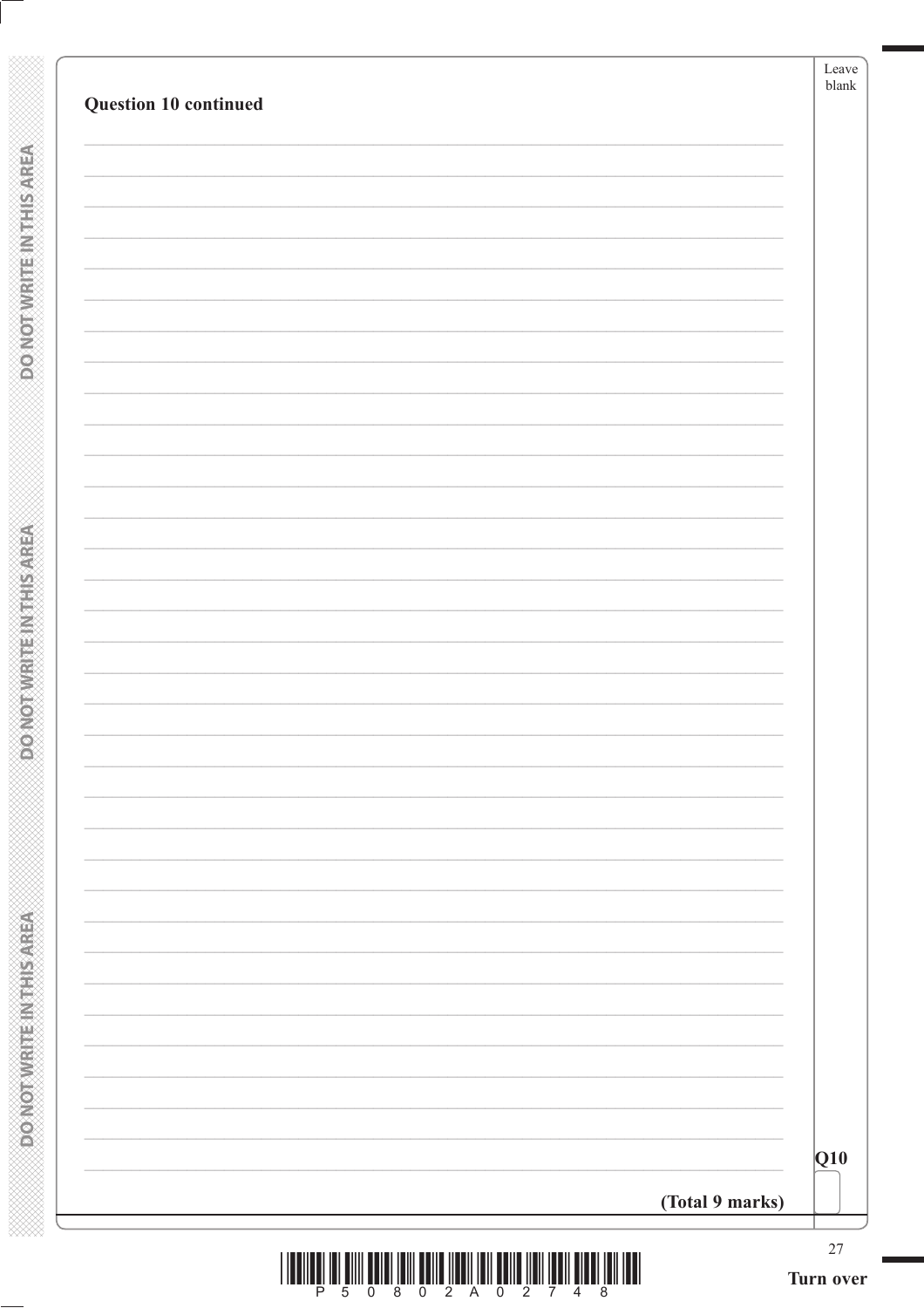| $f(x) = (a - x)(3 + ax)^5$ , where a is a positive constant<br>11.                    |     | Leave<br>blank |
|---------------------------------------------------------------------------------------|-----|----------------|
|                                                                                       |     |                |
| (a) Find the first 3 terms, in ascending powers of $x$ , in the binomial expansion of |     |                |
| $(3 + ax)^5$                                                                          |     |                |
| Give each term in its simplest form.                                                  | (4) |                |
| Given that in the expansion of $f(x)$ the coefficient of x is zero,                   |     |                |
| (b) find the exact value of $a$ .                                                     |     |                |
|                                                                                       | (3) |                |
|                                                                                       |     |                |
|                                                                                       |     |                |
|                                                                                       |     |                |
|                                                                                       |     |                |
|                                                                                       |     |                |
|                                                                                       |     |                |
|                                                                                       |     |                |
|                                                                                       |     |                |
|                                                                                       |     |                |
|                                                                                       |     |                |
|                                                                                       |     |                |
|                                                                                       |     |                |
|                                                                                       |     |                |
|                                                                                       |     |                |
|                                                                                       |     |                |
|                                                                                       |     |                |
|                                                                                       |     |                |
|                                                                                       |     |                |
|                                                                                       |     |                |
|                                                                                       |     |                |
|                                                                                       |     |                |
|                                                                                       |     |                |

 $\begin{array}{c|c|c|c|c|c|c|c} \hline \text{min} & \text{min} & \text{min} & \text{min} & \text{min} & \text{min} & \text{min} & \text{min} & \text{min} & \text{min} & \text{min} \\ \hline \end{array}$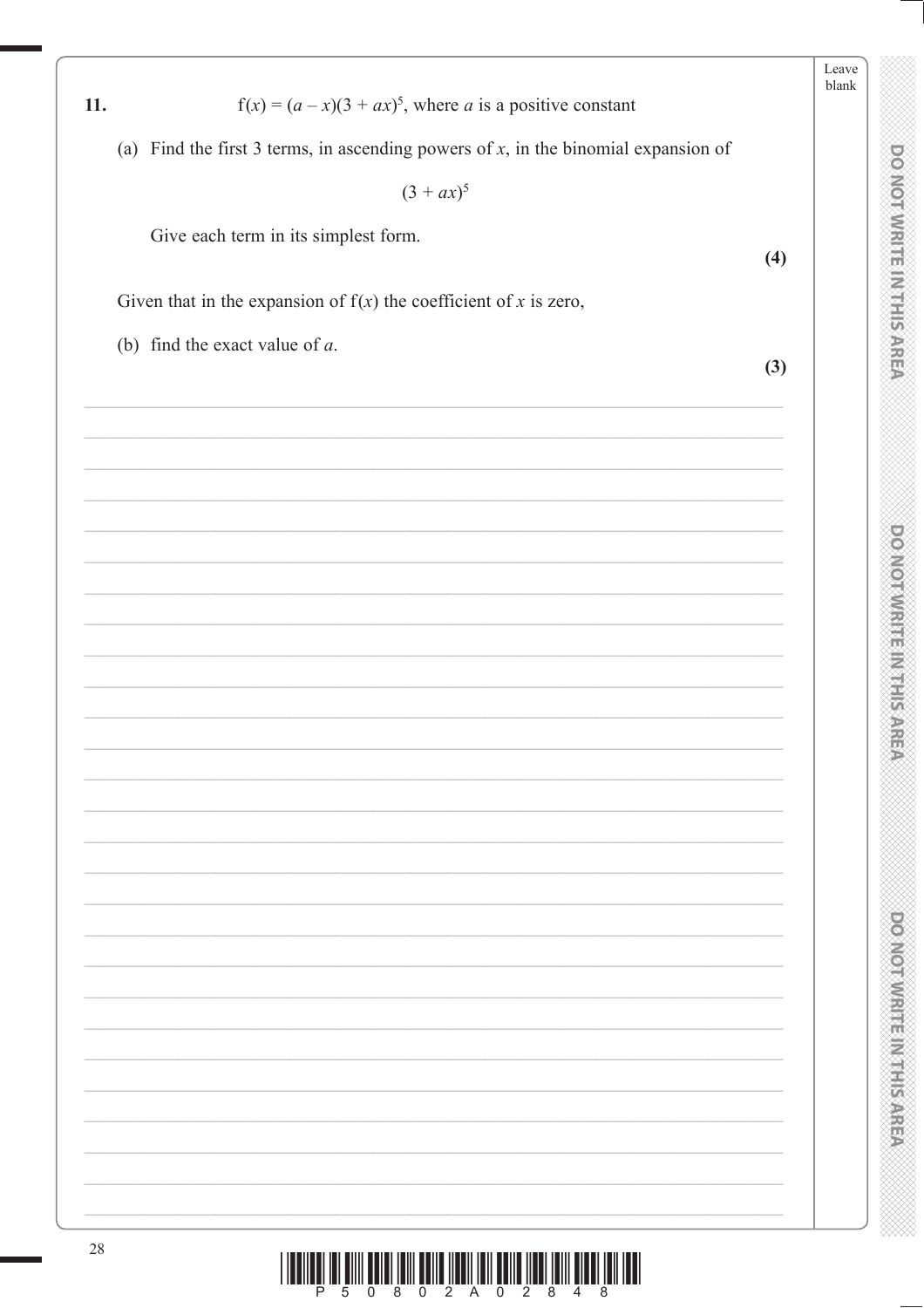| Question 11 continued |                 | Leave<br>blank |
|-----------------------|-----------------|----------------|
|                       |                 |                |
|                       |                 |                |
|                       |                 |                |
|                       |                 |                |
|                       |                 |                |
|                       |                 |                |
|                       |                 |                |
|                       |                 |                |
|                       |                 |                |
|                       |                 |                |
|                       |                 |                |
|                       |                 |                |
|                       |                 |                |
|                       |                 |                |
|                       |                 |                |
|                       |                 |                |
|                       |                 |                |
|                       |                 | Q11            |
|                       | (Total 7 marks) | 29             |

**DOMOTWRITEINTHIS AREA** 

**ASSING THE INFIRMATION OF**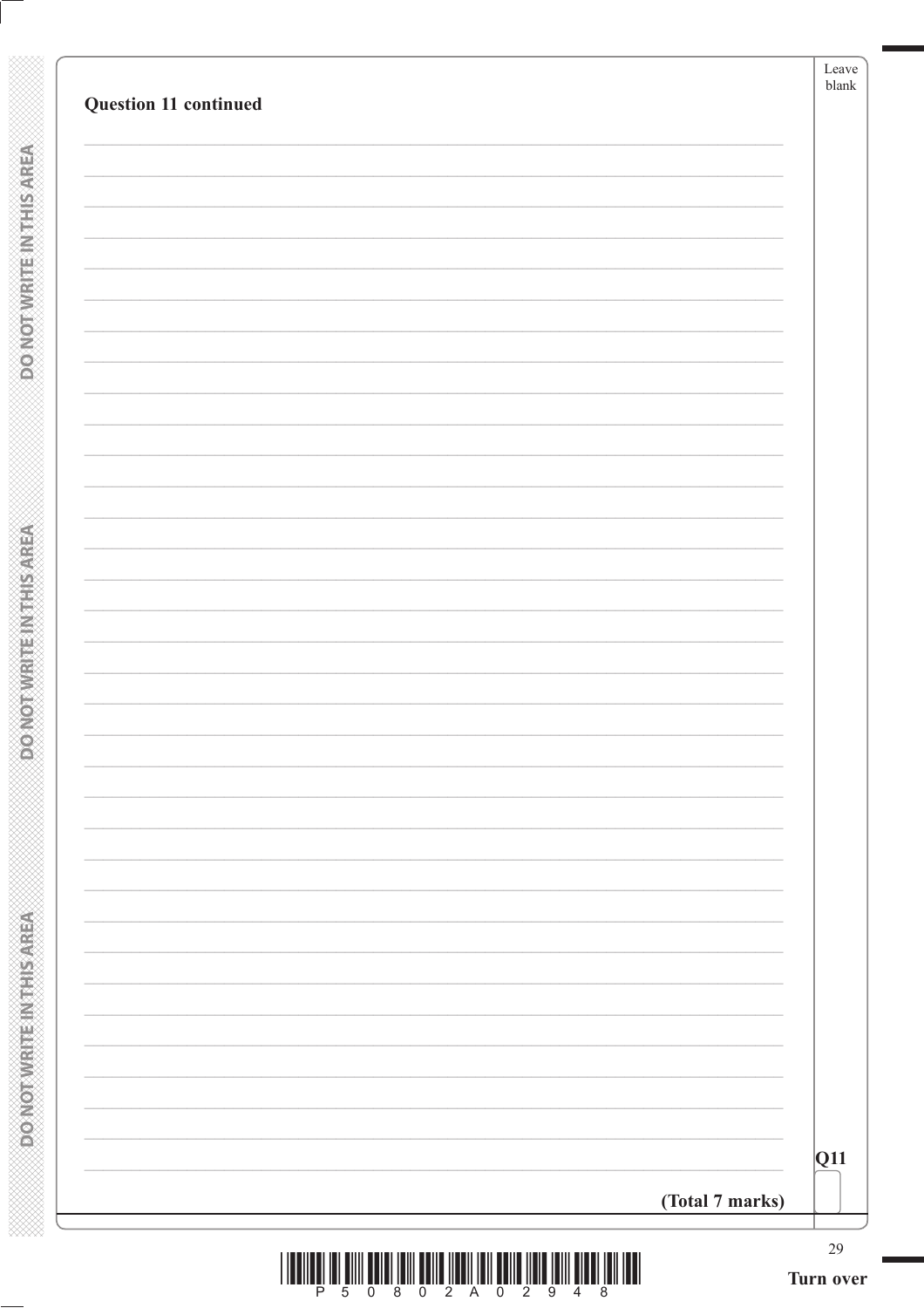**DO NOTWRITE INTERATER** 

Leave blank

**DOMOTWRITHMIS AREA** 

**DOO VOIDIVALES IN STRASS ARREST** 

<u>n un Êmu Ênun Îrmi Ênun Înrui Îrmi Ênun Îmu Ênun Îlmu Îrmi Irmi</u>

12. (i) Solve, for  $0 < \theta \leq 360^{\circ}$ ,

 $3\sin(\theta + 30^{\circ}) = 2\cos(\theta + 30^{\circ})$ 

giving your answers, in degrees, to 2 decimal places.

(Solutions based entirely on graphical or numerical methods are not acceptable.)

(ii) (a) Given that

 $\frac{\cos^2 x + 2\sin^2 x}{1 - \sin^2 x} = 5$ 

show that

$$
\tan^2 x = k, \quad \text{where } k \text{ is a constant.}
$$

(b) Hence solve, for  $0 < x \leq 2\pi$ ,

$$
\frac{\cos^2 x + 2\sin^2 x}{1 - \sin^2 x} = 5
$$

giving your answers, in radians, to 3 decimal places.

 $(7)$ 

 $(4)$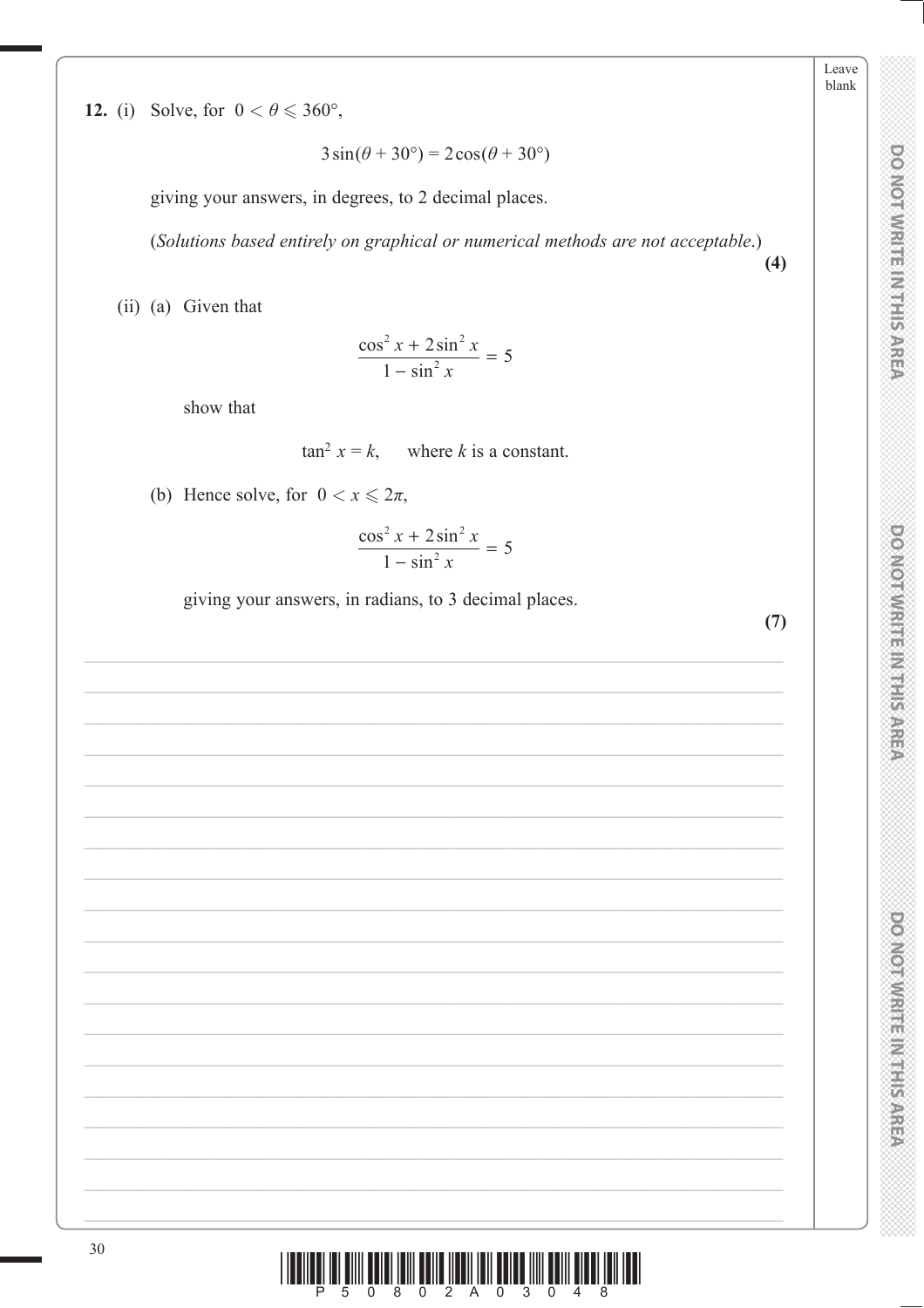| Question 12 continued | blank                    |
|-----------------------|--------------------------|
|                       |                          |
|                       |                          |
|                       |                          |
|                       |                          |
|                       |                          |
|                       |                          |
|                       |                          |
|                       |                          |
|                       |                          |
|                       |                          |
|                       |                          |
|                       |                          |
|                       |                          |
|                       |                          |
|                       |                          |
|                       |                          |
|                       |                          |
|                       |                          |
|                       |                          |
|                       | $\overline{\phantom{0}}$ |
|                       |                          |

**DOMOTWRITEINTHIS AREA**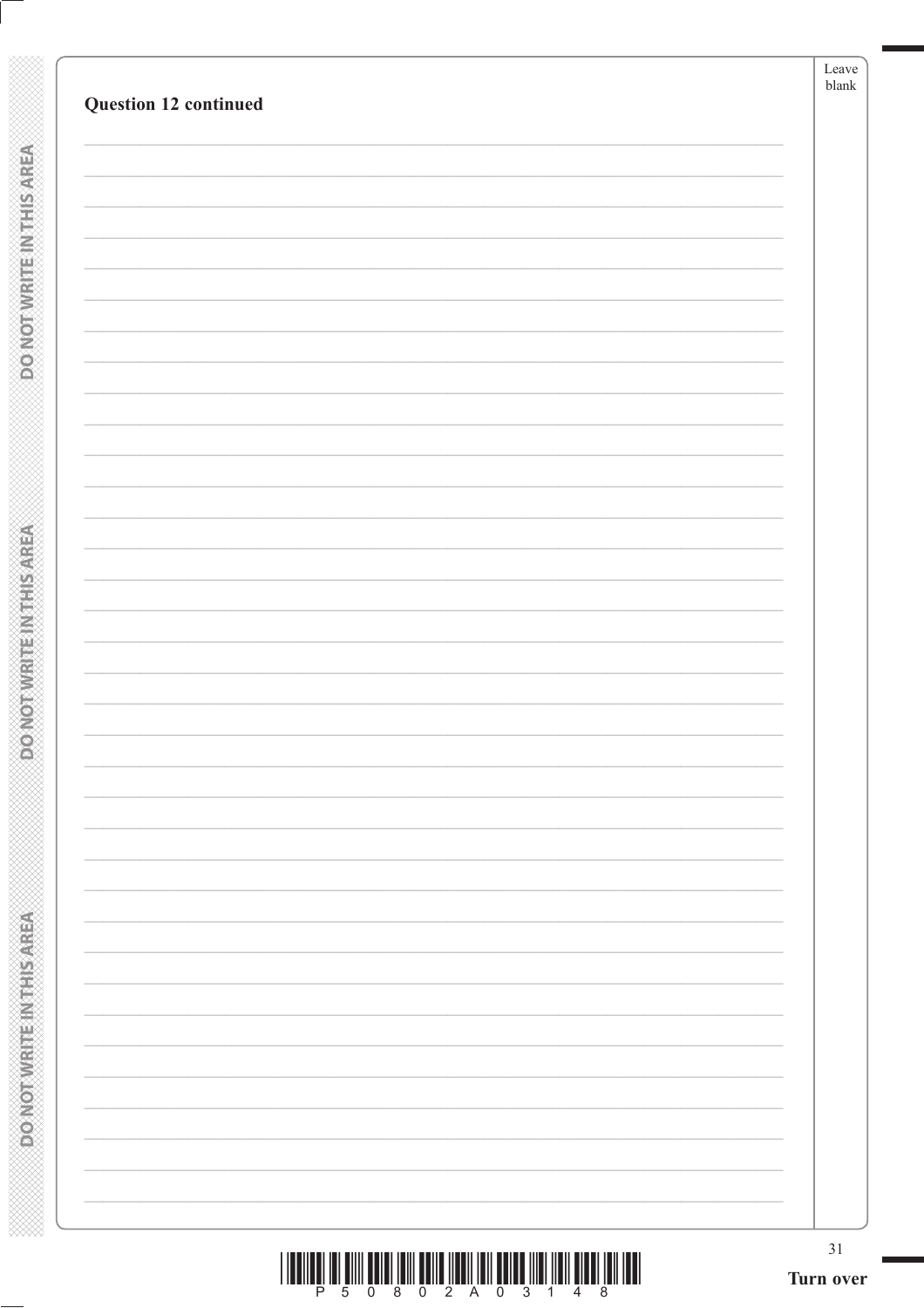|                       | Leave<br>$\ensuremath{\textrm{blank}}$           |
|-----------------------|--------------------------------------------------|
| Question 12 continued |                                                  |
|                       |                                                  |
|                       | <b>DOMORATION IN THE SARED</b>                   |
|                       |                                                  |
|                       |                                                  |
|                       |                                                  |
|                       |                                                  |
|                       |                                                  |
|                       |                                                  |
|                       |                                                  |
|                       |                                                  |
|                       |                                                  |
|                       |                                                  |
|                       | <b>DOMOIRING HER LIFE SANS</b>                   |
|                       |                                                  |
|                       |                                                  |
|                       |                                                  |
|                       |                                                  |
|                       |                                                  |
|                       |                                                  |
|                       |                                                  |
|                       |                                                  |
|                       |                                                  |
|                       |                                                  |
|                       |                                                  |
|                       |                                                  |
|                       | <b>Provident in the contract of the contract</b> |
|                       |                                                  |
|                       |                                                  |
|                       |                                                  |
| $32\,$                |                                                  |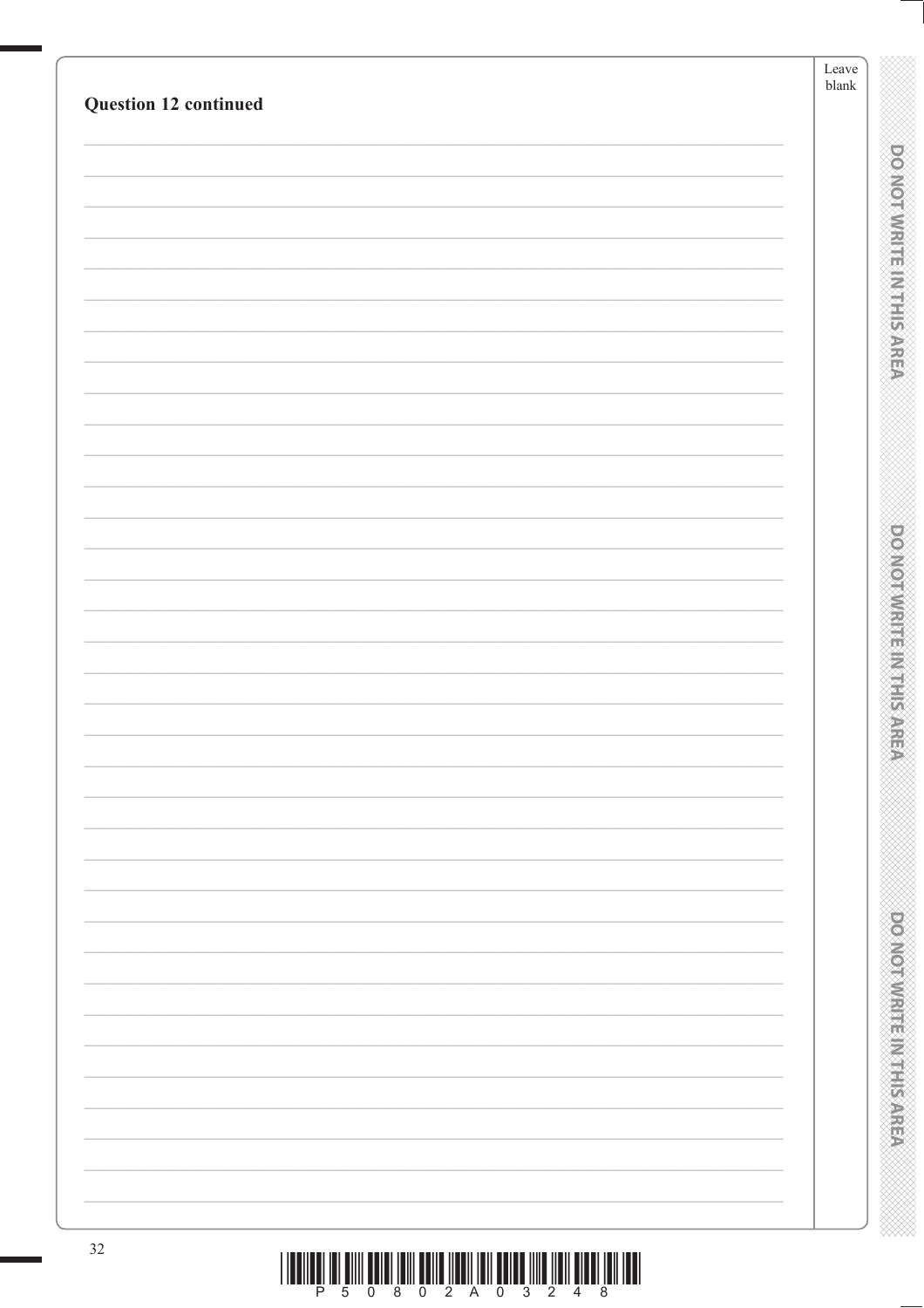| Question 12 continued | Leave<br>${\tt blank}$ |
|-----------------------|------------------------|
|                       |                        |
|                       |                        |
|                       |                        |
|                       |                        |
|                       |                        |
|                       |                        |
|                       |                        |
|                       |                        |
|                       |                        |
|                       |                        |
|                       |                        |
|                       |                        |
|                       |                        |
|                       |                        |
|                       |                        |
|                       | Q12                    |
| (Total 11 marks)      | 33                     |

**DONOTWRITEINTHISAREA** 

**DONOTWRITEIN THIS AREA**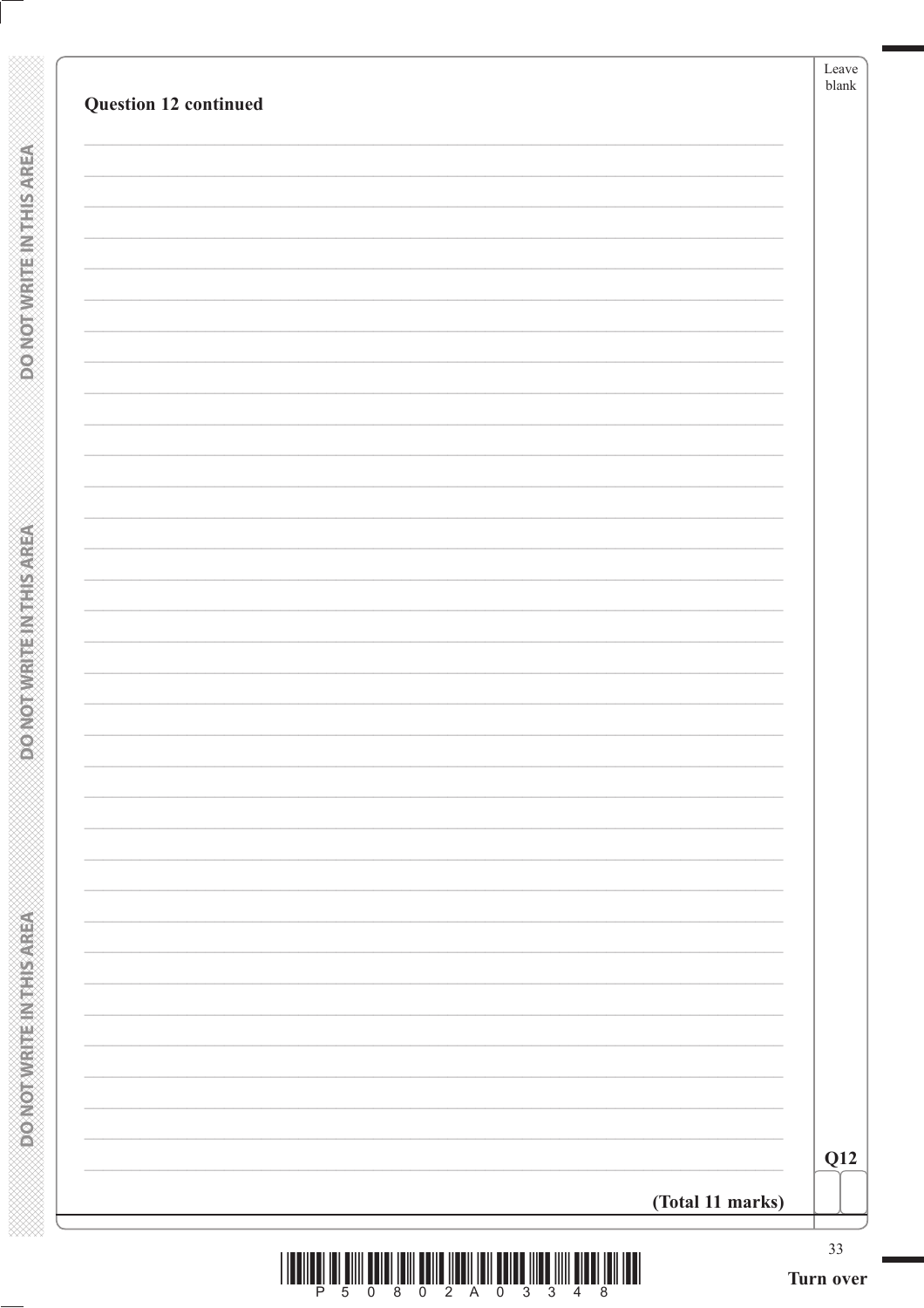**DO NOTWRITE INTERATER** 

Leave blank

**DOMOTWRITENT HERE ARE** 

**DOMOTIVIRE IN EFFECT** 

 $\frac{1}{2}$  ,  $\frac{1}{2}$  ,  $\frac{1}{2}$  ,  $\frac{1}{2}$  ,  $\frac{1}{2}$  ,  $\frac{1}{2}$  ,  $\frac{1}{2}$  ,  $\frac{1}{2}$  ,  $\frac{1}{2}$  ,  $\frac{1}{2}$  ,  $\frac{1}{2}$  ,  $\frac{1}{2}$  ,  $\frac{1}{2}$  ,  $\frac{1}{2}$  ,  $\frac{1}{2}$  ,  $\frac{1}{2}$  ,  $\frac{1}{2}$  ,  $\frac{1}{2}$  ,  $\frac{1$ Ш

13. The circle  $C$  has equation

 $(x-3)^2 + (y+4)^2 = 30$ 

Write down

- (a) (i) the coordinates of the centre of  $C$ ,
	- (ii) the exact value of the radius of  $C$ .

Given that the point P with coordinates  $(6, k)$ , where k is a constant, lies inside circle C, (b) show that

$$
k^2+8k-5<0
$$

(c) Hence find the exact set of values of  $k$  for which  $P$  lies inside  $C$ .

 $(4)$ 

 $(3)$ 

 $(2)$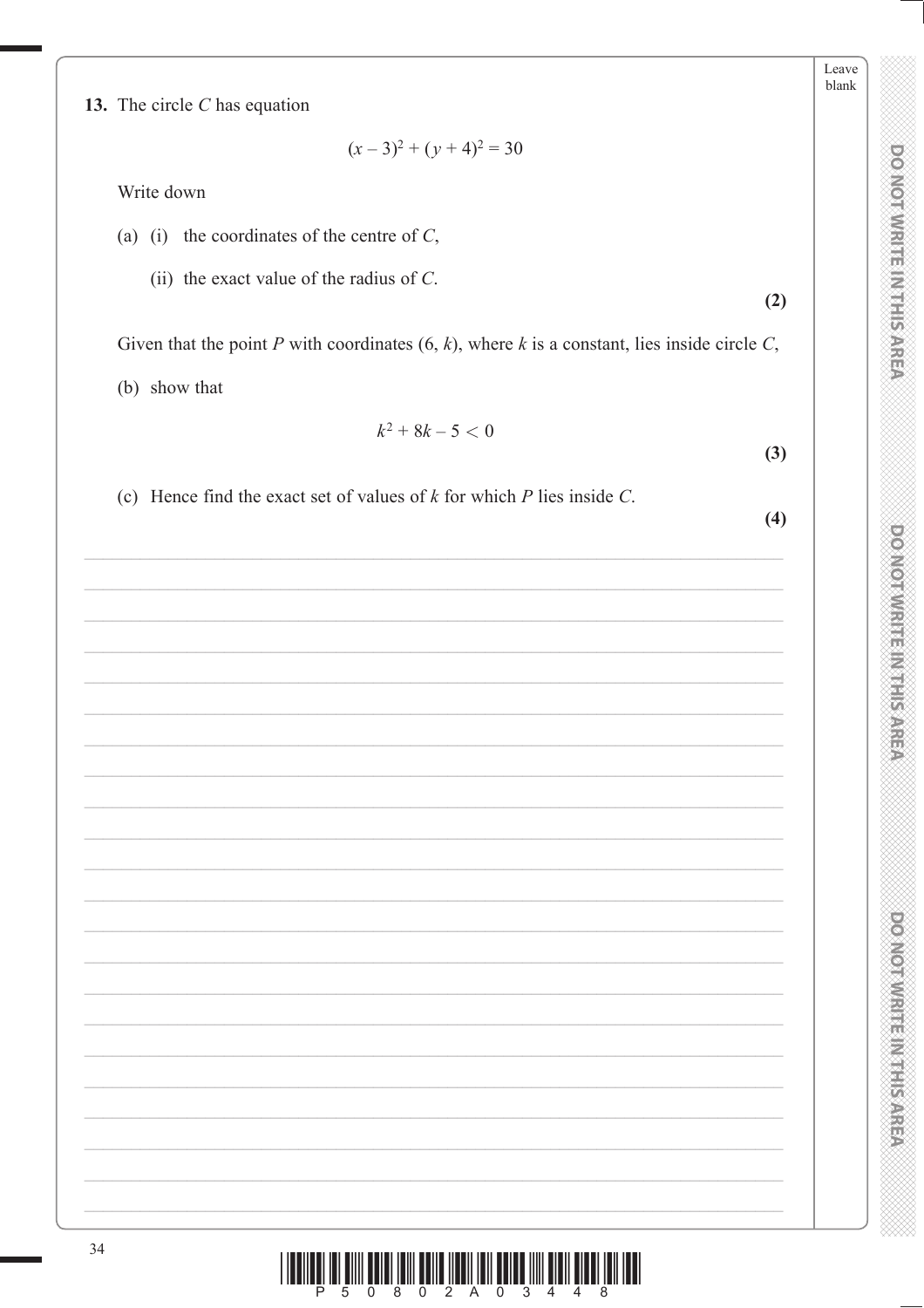| Question 13 continued |  |
|-----------------------|--|
|                       |  |
|                       |  |
|                       |  |
|                       |  |
|                       |  |
|                       |  |
|                       |  |
|                       |  |
|                       |  |
|                       |  |
|                       |  |
|                       |  |
|                       |  |
|                       |  |
|                       |  |
|                       |  |
|                       |  |
|                       |  |
|                       |  |
|                       |  |
|                       |  |
|                       |  |
|                       |  |
|                       |  |

**DOMOTWRITEINTHIS AREA**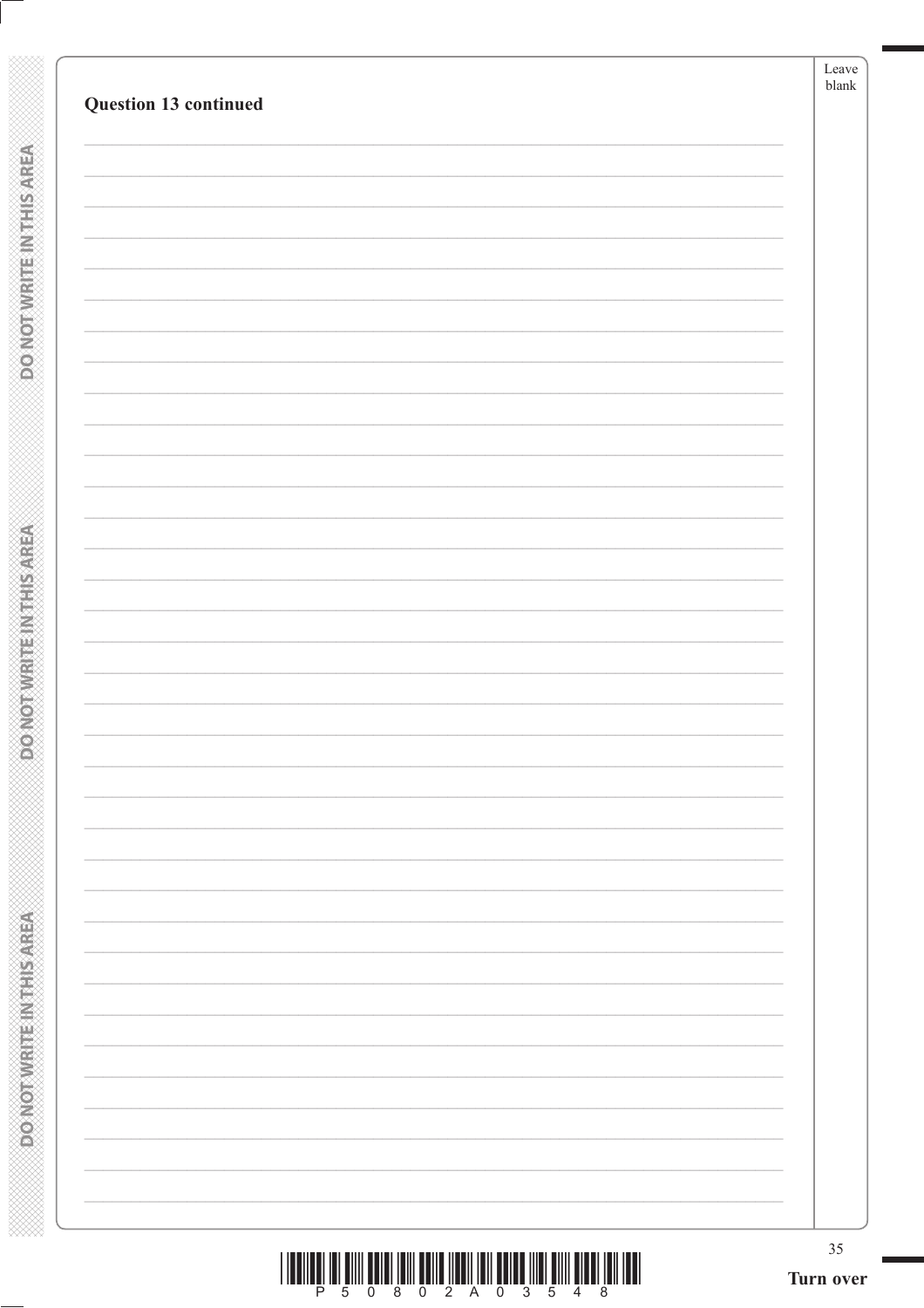|                                                                                                     | Leave<br>blank |                                  |
|-----------------------------------------------------------------------------------------------------|----------------|----------------------------------|
| Question 13 continued                                                                               |                |                                  |
|                                                                                                     |                |                                  |
|                                                                                                     |                | ponomnique muticate              |
|                                                                                                     |                |                                  |
|                                                                                                     |                |                                  |
|                                                                                                     |                |                                  |
|                                                                                                     |                |                                  |
|                                                                                                     |                |                                  |
|                                                                                                     |                |                                  |
|                                                                                                     |                |                                  |
|                                                                                                     |                |                                  |
|                                                                                                     |                |                                  |
|                                                                                                     |                |                                  |
|                                                                                                     |                | <b>PONDANT REMARKABLE PROPER</b> |
|                                                                                                     |                |                                  |
|                                                                                                     |                |                                  |
|                                                                                                     |                |                                  |
|                                                                                                     |                |                                  |
|                                                                                                     |                |                                  |
|                                                                                                     |                |                                  |
|                                                                                                     |                |                                  |
|                                                                                                     |                |                                  |
|                                                                                                     |                |                                  |
|                                                                                                     |                |                                  |
|                                                                                                     |                |                                  |
|                                                                                                     |                |                                  |
|                                                                                                     |                |                                  |
|                                                                                                     |                |                                  |
|                                                                                                     |                | <b>RESPONDED TO A PROPERTY</b>   |
|                                                                                                     |                |                                  |
|                                                                                                     |                |                                  |
|                                                                                                     |                |                                  |
| $36\,$<br><u>T THE TIME THAT HITTLE HERE THAT HERE TIME THAT HERE IN THE HITTLE HERE THAT THE T</u> |                |                                  |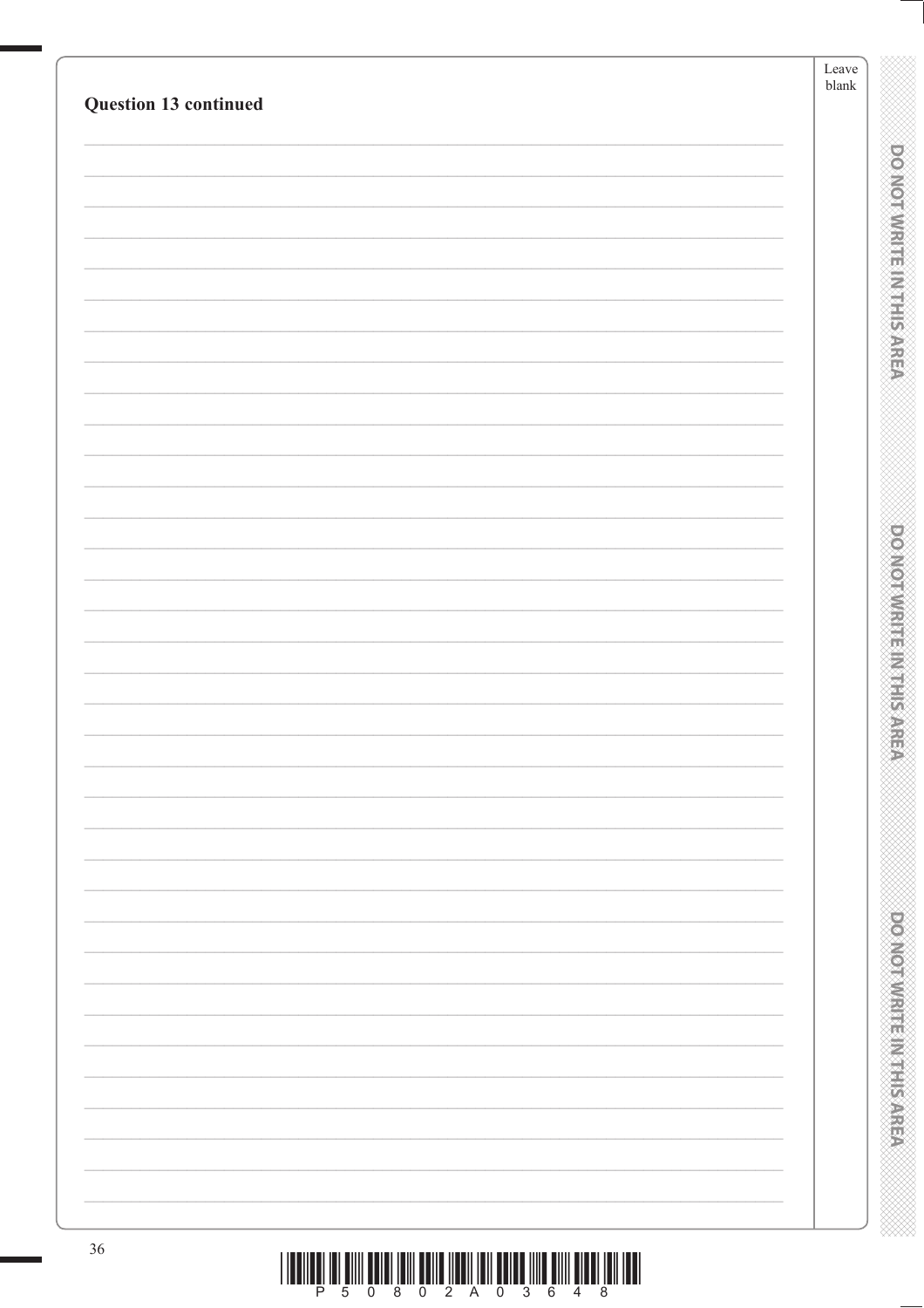| Question 13 continued | Leave<br>blank |
|-----------------------|----------------|
|                       |                |
|                       |                |
|                       |                |
|                       |                |
|                       |                |
|                       |                |
|                       |                |
|                       |                |
|                       |                |
|                       |                |
|                       |                |
|                       |                |
|                       |                |
|                       |                |
|                       |                |
|                       | Q13            |
| (Total 9 marks)       |                |

**DONOTWATE IN THIS AREA** 

**DO NOT WRITE IN THIS AREA**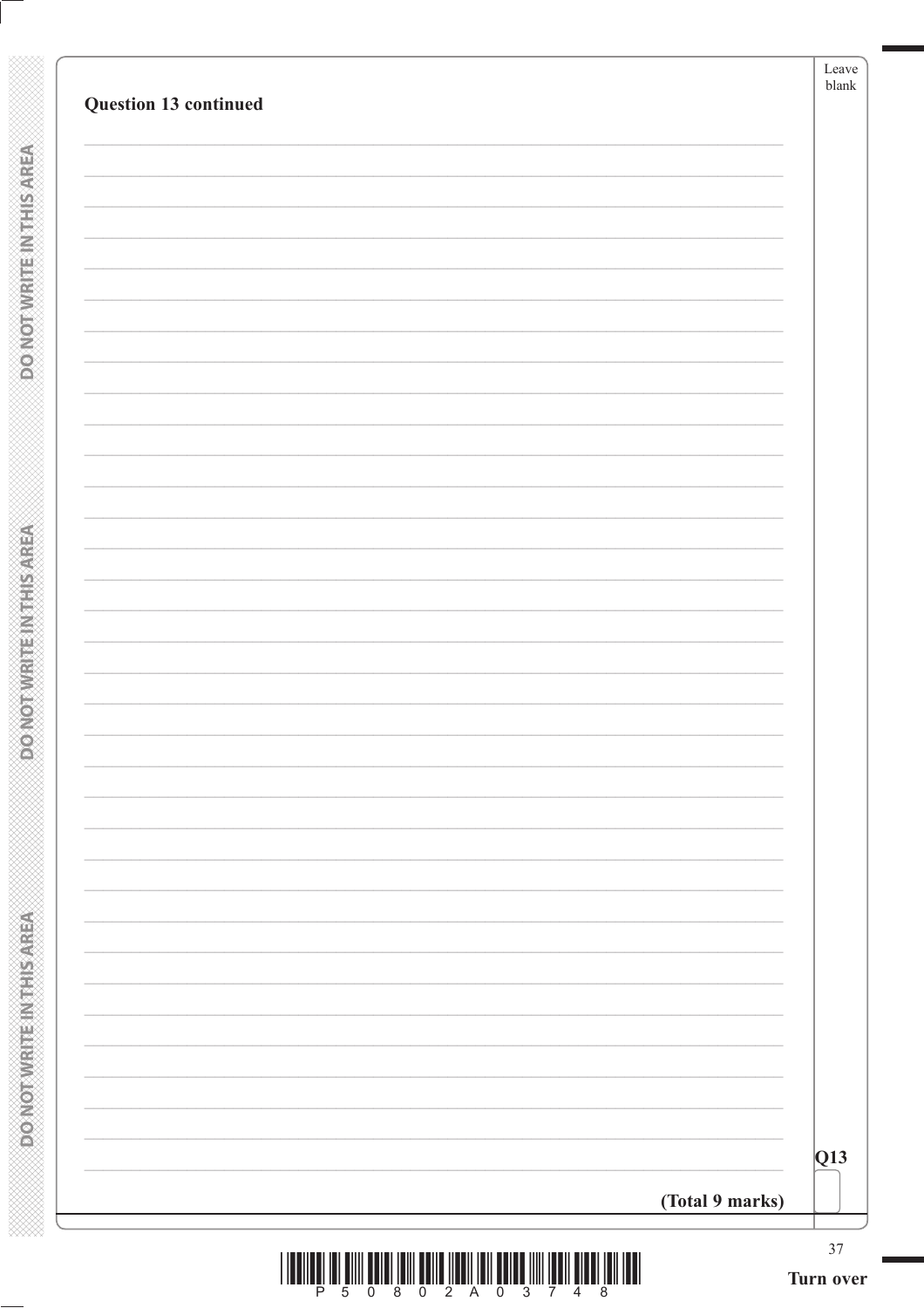|    | 14. A new mineral has been discovered and is going to be mined over a number of years.                                                                                      |
|----|-----------------------------------------------------------------------------------------------------------------------------------------------------------------------------|
|    | A model predicts that the mass of the mineral mined each year will decrease by 15% per<br>year, so that the mass of the mineral mined each year forms a geometric sequence. |
|    | Given that the mass of the mineral mined during year 1 is 8000 tonnes,                                                                                                      |
|    | (a) show that, according to the model, the mass of the mineral mined during year 6 will<br>be approximately 3550 tonnes.<br>(2)                                             |
|    | According to the model, there is a limit to the total mass of the mineral that can be mined.                                                                                |
|    | (b) With reference to the geometric series, state why this limit exists.<br>(1)                                                                                             |
|    | (c) Calculate the value of this limit.<br>(2)                                                                                                                               |
|    | It is decided that a total mass of 40000 tonnes of the mineral is required. This is going to<br>be mined from year $1$ to year $N$ inclusive.                               |
|    | (d) Assuming the model, find the value of $N$ .<br>(5)                                                                                                                      |
|    |                                                                                                                                                                             |
|    |                                                                                                                                                                             |
|    |                                                                                                                                                                             |
|    |                                                                                                                                                                             |
|    |                                                                                                                                                                             |
|    |                                                                                                                                                                             |
|    |                                                                                                                                                                             |
|    |                                                                                                                                                                             |
|    |                                                                                                                                                                             |
|    |                                                                                                                                                                             |
|    |                                                                                                                                                                             |
|    |                                                                                                                                                                             |
|    |                                                                                                                                                                             |
|    |                                                                                                                                                                             |
|    |                                                                                                                                                                             |
|    |                                                                                                                                                                             |
| 38 |                                                                                                                                                                             |
|    |                                                                                                                                                                             |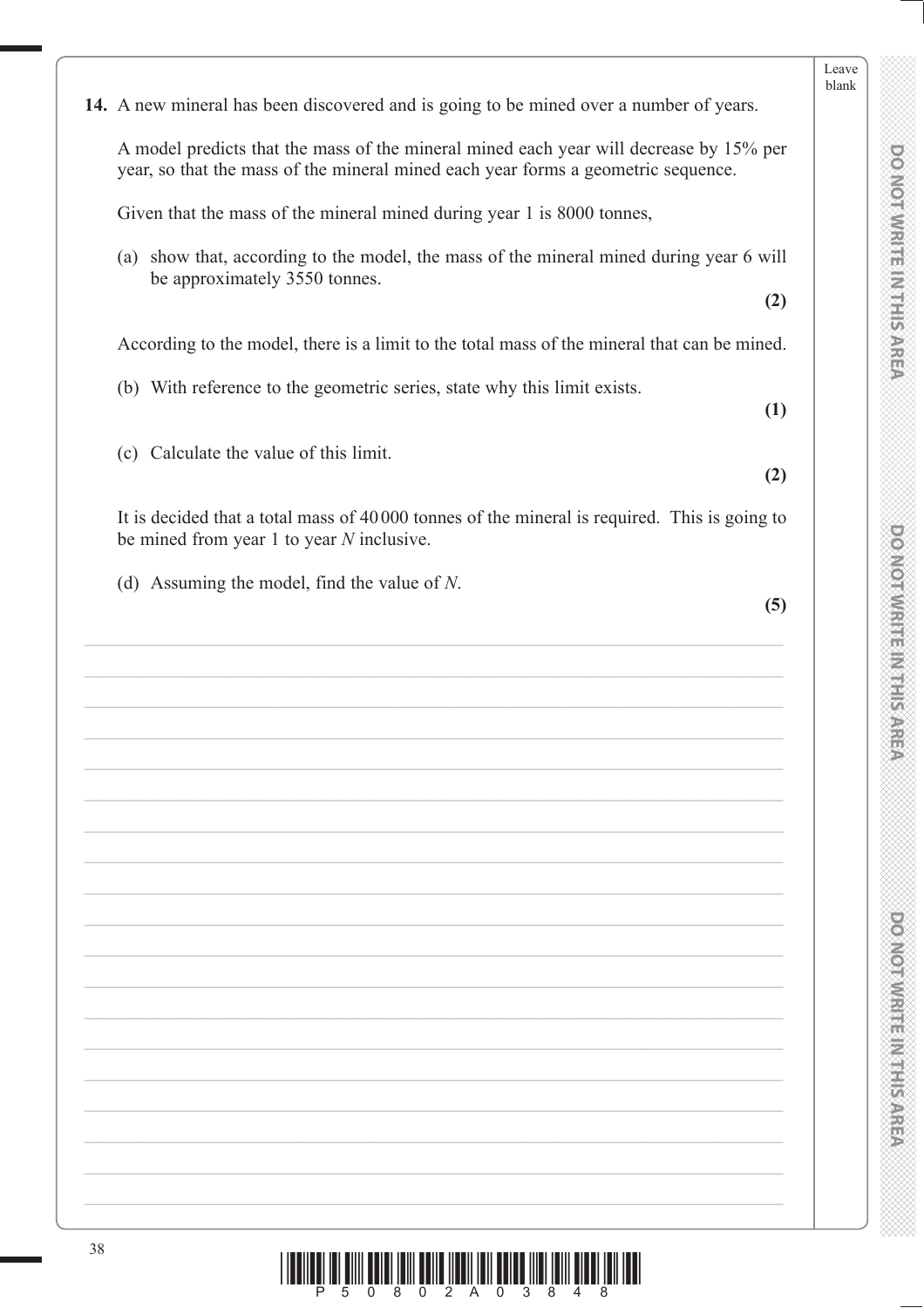|  | $\overline{\phantom{0}}$ |
|--|--------------------------|
|  |                          |
|  |                          |
|  |                          |
|  |                          |
|  |                          |
|  |                          |
|  |                          |
|  |                          |
|  |                          |
|  |                          |
|  |                          |
|  |                          |
|  |                          |
|  |                          |
|  |                          |
|  |                          |
|  |                          |
|  |                          |
|  |                          |
|  |                          |
|  |                          |
|  |                          |
|  |                          |
|  |                          |
|  |                          |
|  |                          |
|  |                          |
|  |                          |
|  |                          |
|  |                          |
|  |                          |
|  |                          |
|  |                          |
|  |                          |
|  |                          |

**DOMOTWRITEINTHIS AREA**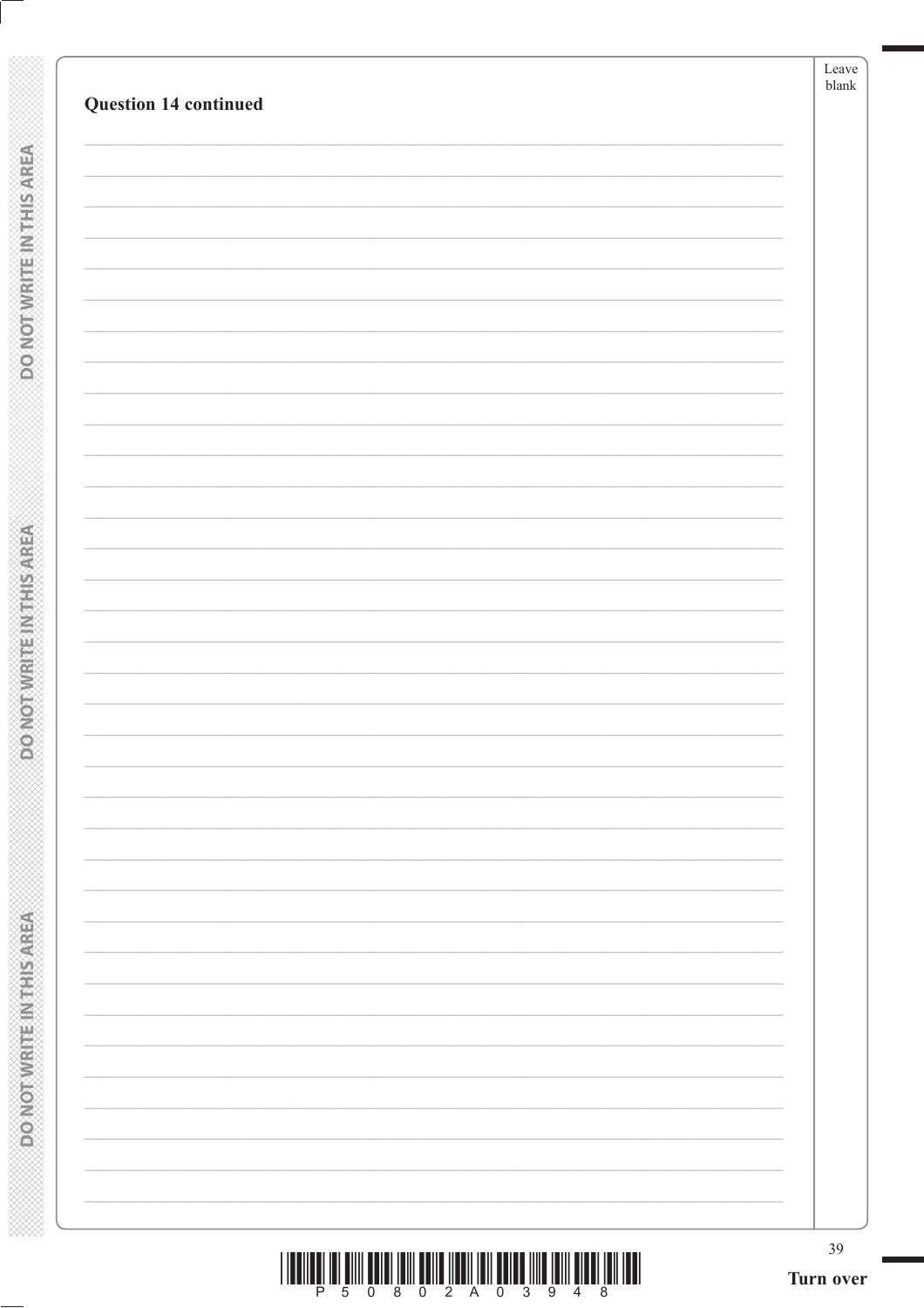|                       | Leave<br>$\ensuremath{\mathit{blank}}$ |
|-----------------------|----------------------------------------|
| Question 14 continued |                                        |
|                       |                                        |
|                       | <b>DOMOTWREE METIS AREA</b>            |
|                       |                                        |
|                       |                                        |
|                       |                                        |
|                       |                                        |
|                       |                                        |
|                       |                                        |
|                       |                                        |
|                       |                                        |
|                       |                                        |
|                       |                                        |
|                       | <b>DOMOIRING HER LIFE SANS</b>         |
|                       |                                        |
|                       |                                        |
|                       |                                        |
|                       |                                        |
|                       |                                        |
|                       |                                        |
|                       |                                        |
|                       |                                        |
|                       |                                        |
|                       |                                        |
|                       |                                        |
|                       |                                        |
|                       |                                        |
|                       |                                        |
|                       |                                        |
|                       |                                        |
|                       | <b>PLOTAGE IN THE REAL PROPERTY</b>    |
|                       |                                        |
|                       |                                        |
|                       |                                        |
| $40\,$                |                                        |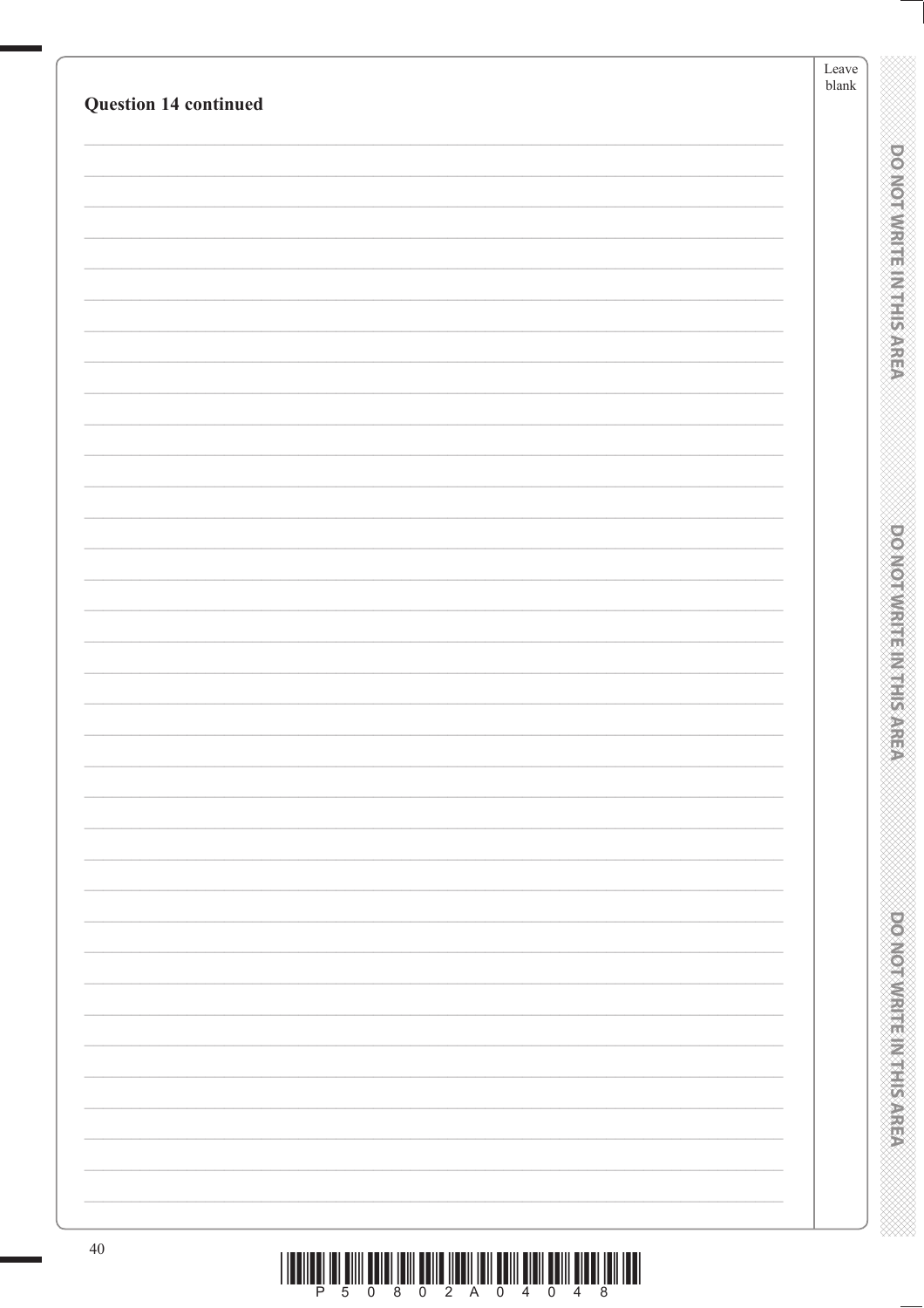| Question 14 continued | Leave<br>${\tt blank}$ |
|-----------------------|------------------------|
|                       |                        |
|                       |                        |
|                       |                        |
|                       |                        |
|                       |                        |
|                       |                        |
|                       |                        |
|                       |                        |
|                       |                        |
|                       |                        |
|                       |                        |
|                       |                        |
|                       | Q14                    |
| (Total 10 marks)      |                        |

**DOMOTWRITEINTHIS AREA** 

**DONOTWRITEIN THIS AREA**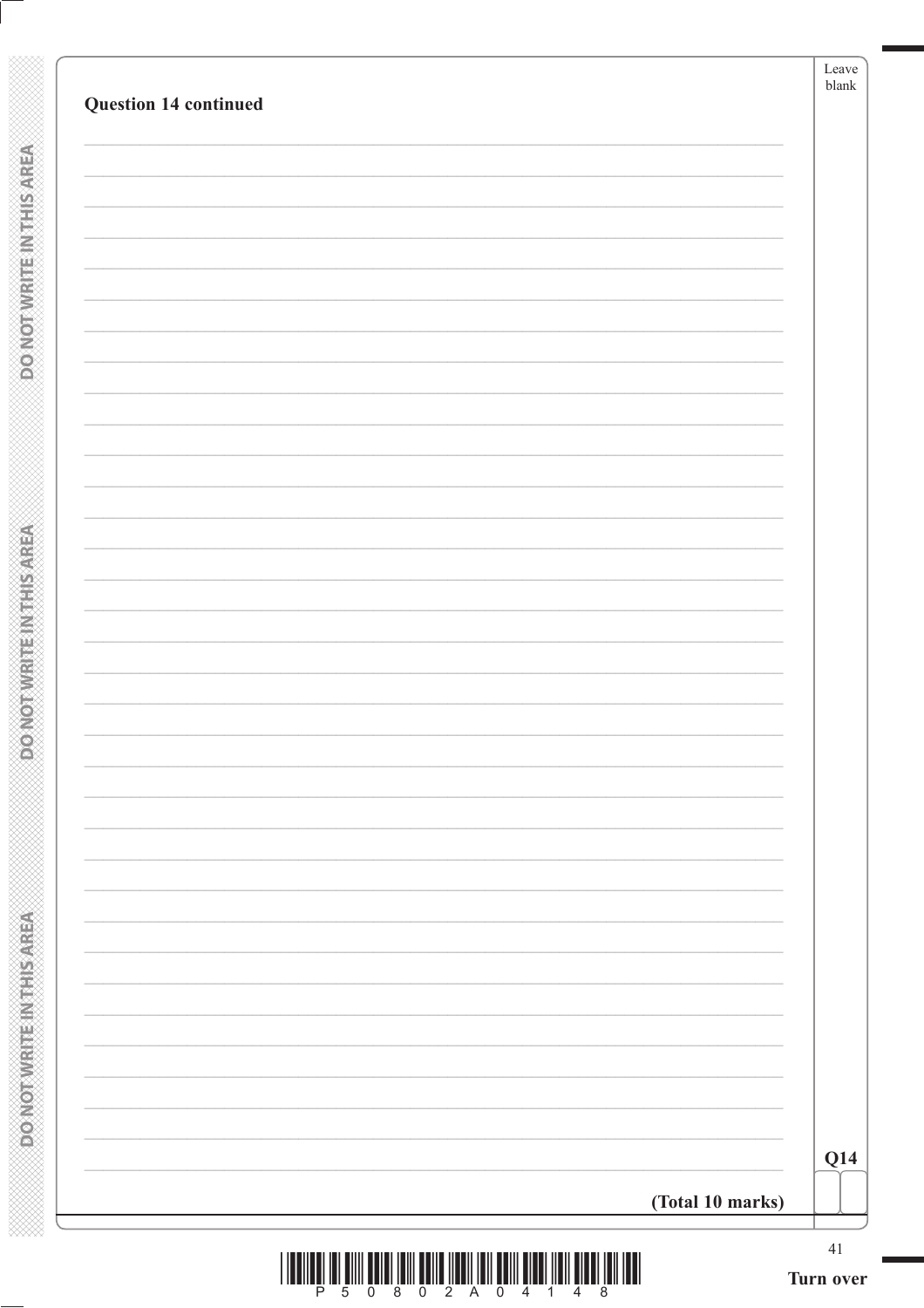

**Figure 5**

Figure 5 shows a sketch of part of the graph  $y = f(x)$ , where

$$
f(x) = \frac{(x-3)^2(x+4)}{2}, \quad x \in \mathbb{R}
$$

The graph cuts the *y*-axis at the point *P* and meets the positive *x*-axis at the point *R*, as shown in Figure 5.

- (a) (i) State the *y* coordinate of *P*.
	- (ii) State the *x* coordinate of *R*.

The line segment *PQ* is parallel to the *x*-axis. Point *Q* lies on  $y = f(x)$ ,  $x > 0$ 

(b) Use algebra to show that the *x* coordinate of *Q* satisfies the equation

$$
x^2 - 2x - 15 = 0
$$

(c) Use part (b) to find the coordinates of *Q*.

**(3)**

**(3)**

**(2)**

Leave blank

**DO NOT WRITE IN THIS AREA DO NOT WRITE IN THIS AREA DO NOT WRITE IN THIS AREA DO NOT WRITE IN THIS AREA DO NOT WRITE IN THIS AREA DO NOT WRITE IN THE AREA DO NOT WRITE IN THE AREA DO NOT WRITE IN THIS AREA DO NOT WRITE IN** 

**DOMOI WRITER WITH SARE** 

**DO NOT WRITER AT HIS AREA** 

**DO NOTWRITE INSTEARED** 

The region *S*, shown shaded in Figure 5, is bounded by the curve  $y = f(x)$  and the line segment *PQ*.

(d) Use calculus to find the exact area of *S*.

**(6)**

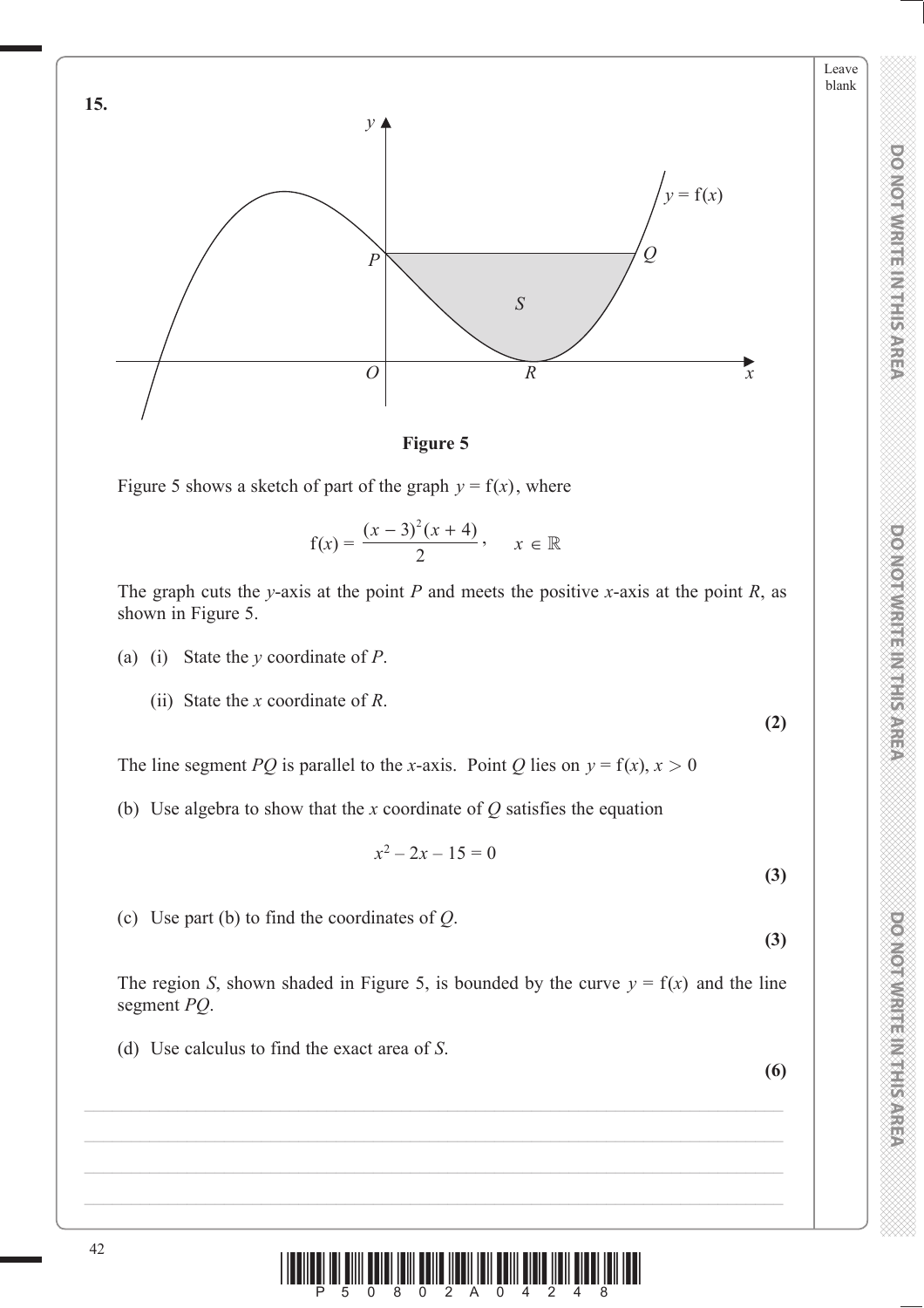| Question 15 continued |  |
|-----------------------|--|
|                       |  |
|                       |  |
|                       |  |
|                       |  |
|                       |  |
|                       |  |
|                       |  |
|                       |  |
|                       |  |
|                       |  |
|                       |  |
|                       |  |
|                       |  |
|                       |  |
|                       |  |
|                       |  |
|                       |  |
|                       |  |
|                       |  |
|                       |  |

**DOMOTWRITEINTHIS AREA**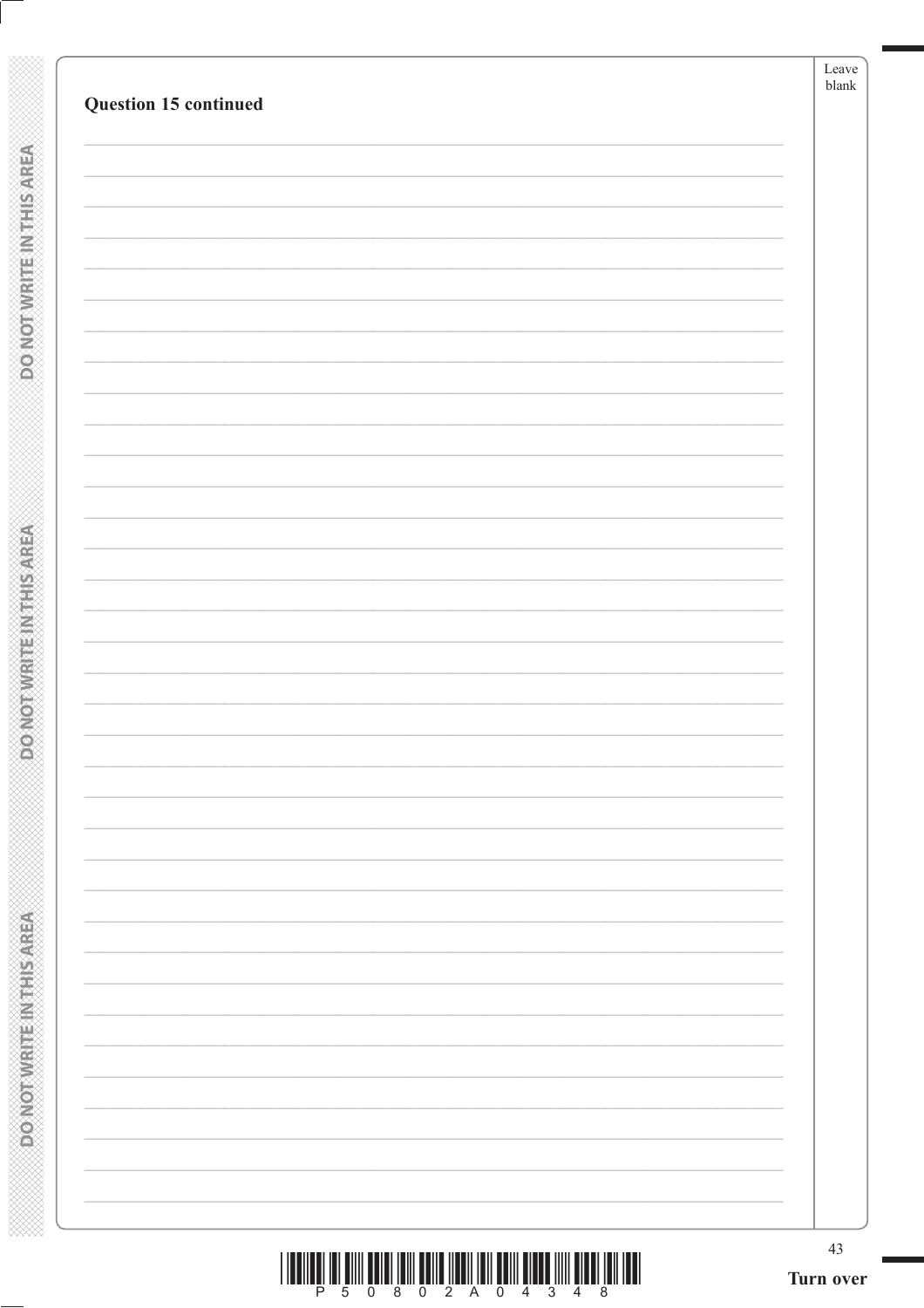| Question 15 continued | $\operatorname{Leave}$<br>blank |                                    |
|-----------------------|---------------------------------|------------------------------------|
|                       |                                 |                                    |
|                       |                                 |                                    |
|                       |                                 | ponominister millisarea            |
|                       |                                 |                                    |
|                       |                                 |                                    |
|                       |                                 |                                    |
|                       |                                 |                                    |
|                       |                                 |                                    |
|                       |                                 |                                    |
|                       |                                 |                                    |
|                       |                                 |                                    |
|                       |                                 |                                    |
|                       |                                 |                                    |
|                       |                                 | <b>DOMORROW ENGINEERING</b>        |
|                       |                                 |                                    |
|                       |                                 |                                    |
|                       |                                 |                                    |
|                       |                                 |                                    |
|                       |                                 |                                    |
|                       |                                 |                                    |
|                       |                                 |                                    |
|                       |                                 |                                    |
|                       |                                 |                                    |
|                       |                                 |                                    |
|                       |                                 |                                    |
|                       |                                 |                                    |
|                       |                                 |                                    |
|                       |                                 |                                    |
|                       |                                 |                                    |
|                       |                                 |                                    |
|                       |                                 |                                    |
|                       |                                 | <b>DOMORATION IS NOT THE STATE</b> |
|                       |                                 |                                    |
|                       |                                 |                                    |
|                       |                                 |                                    |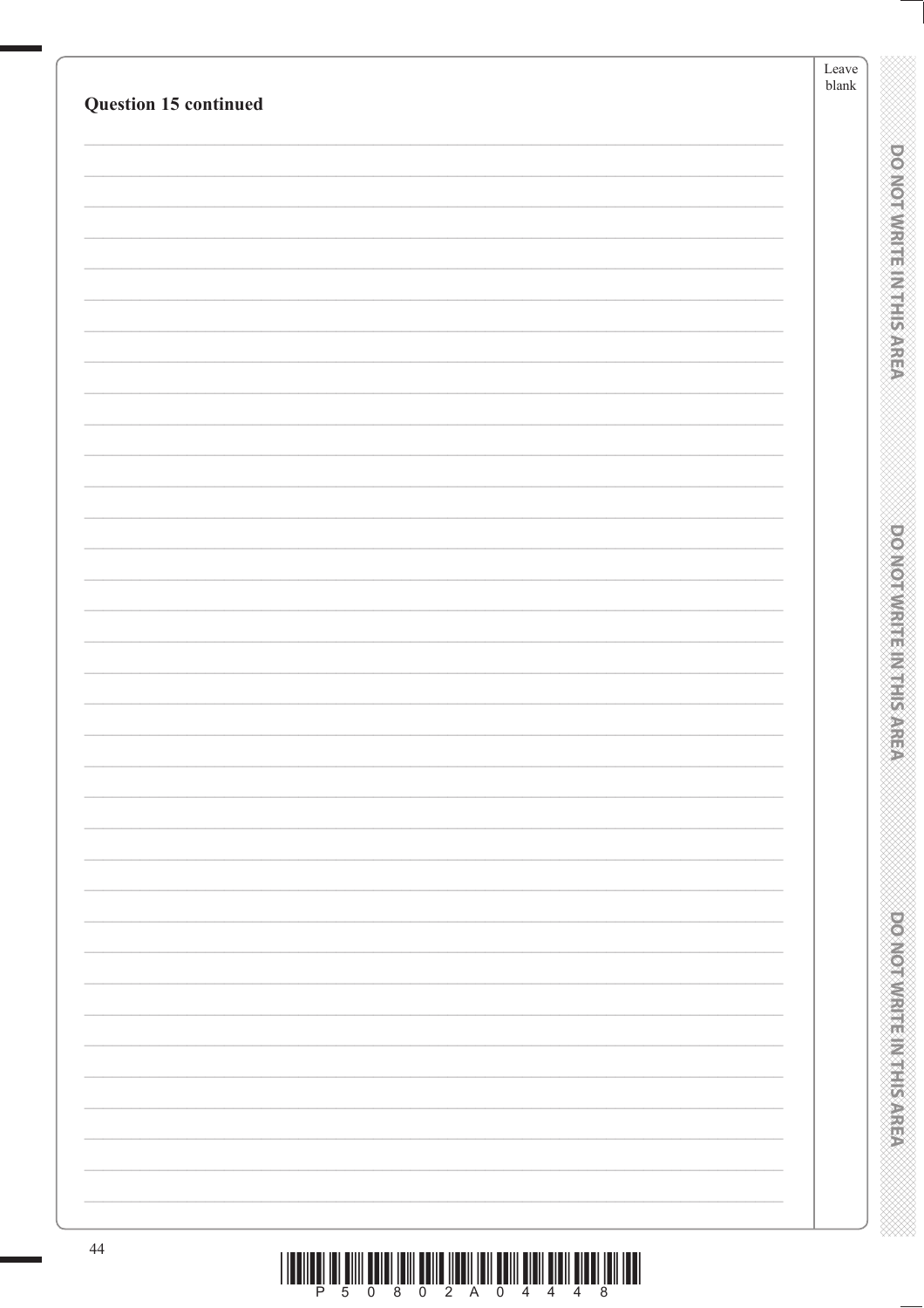| Question 15 continued | Leave<br>blank      |
|-----------------------|---------------------|
|                       |                     |
|                       |                     |
|                       |                     |
|                       |                     |
|                       |                     |
|                       |                     |
|                       |                     |
|                       |                     |
|                       |                     |
|                       |                     |
|                       |                     |
|                       |                     |
|                       |                     |
|                       |                     |
|                       |                     |
|                       |                     |
|                       |                     |
|                       |                     |
|                       |                     |
|                       |                     |
|                       |                     |
|                       |                     |
|                       |                     |
|                       |                     |
|                       | Q15                 |
| (Total 14 marks)      |                     |
| - 5                   | $45\,$<br>Turn over |

**DONOTWRITEINTHISAREA** 

**DONOTWRITEIN THIS AREA**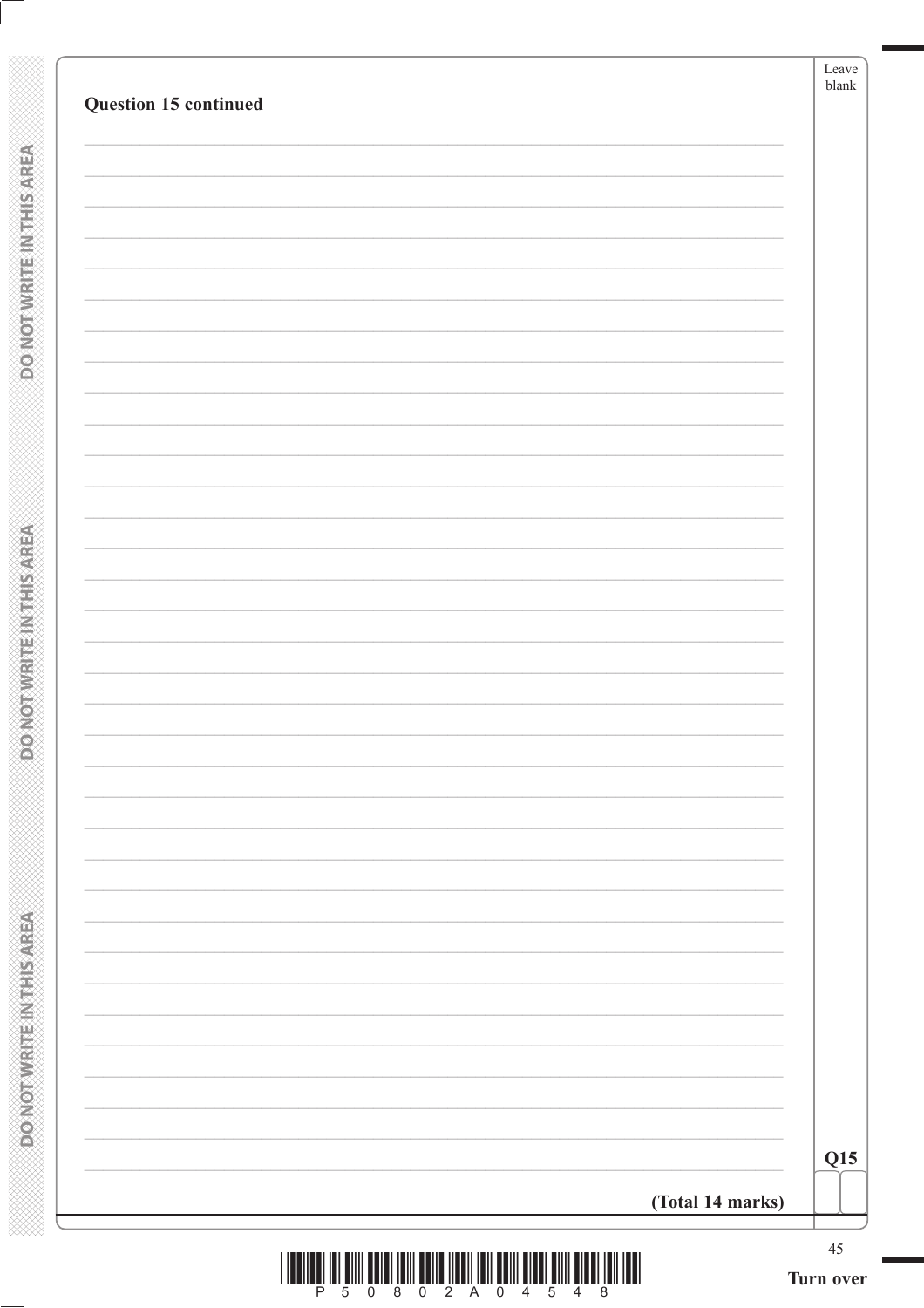|     |                                                                                                     | Leave<br>blank |                                 |
|-----|-----------------------------------------------------------------------------------------------------|----------------|---------------------------------|
| 16. | $f(x) = ax^3 + bx^2 + 2x - 5$ , where <i>a</i> and <i>b</i> are constants                           |                |                                 |
|     | The point $P(1, 4)$ lies on the curve with equation $y = f(x)$ .                                    |                |                                 |
|     | The tangent to $y = f(x)$ at the point P has equation $y = 12x - 8$                                 |                | <b>DOMORWRITHEIR SYREM</b>      |
|     | Calculate the value of $a$ and the value of $b$ .                                                   |                |                                 |
|     | (5)                                                                                                 |                |                                 |
|     |                                                                                                     |                |                                 |
|     |                                                                                                     |                |                                 |
|     |                                                                                                     |                |                                 |
|     |                                                                                                     |                |                                 |
|     |                                                                                                     |                |                                 |
|     |                                                                                                     |                |                                 |
|     |                                                                                                     |                |                                 |
|     |                                                                                                     |                | <b>DOMORATION IS NOT SARE</b>   |
|     |                                                                                                     |                |                                 |
|     |                                                                                                     |                |                                 |
|     |                                                                                                     |                |                                 |
|     |                                                                                                     |                |                                 |
|     |                                                                                                     |                |                                 |
|     |                                                                                                     |                |                                 |
|     |                                                                                                     |                |                                 |
|     |                                                                                                     |                |                                 |
|     |                                                                                                     |                |                                 |
|     |                                                                                                     |                |                                 |
|     |                                                                                                     |                |                                 |
|     |                                                                                                     |                |                                 |
|     |                                                                                                     |                |                                 |
|     |                                                                                                     |                | <b>Posted Microsoft Schools</b> |
|     |                                                                                                     |                |                                 |
|     |                                                                                                     |                |                                 |
|     |                                                                                                     |                |                                 |
| 46  | <u>, ושטר זוסו ושטוס וזווס שוטוס וווסט ווסו ווסטו ומוסוף שווסם וווסו וסוסט ווווס וסו ושטווסטו ו</u> |                |                                 |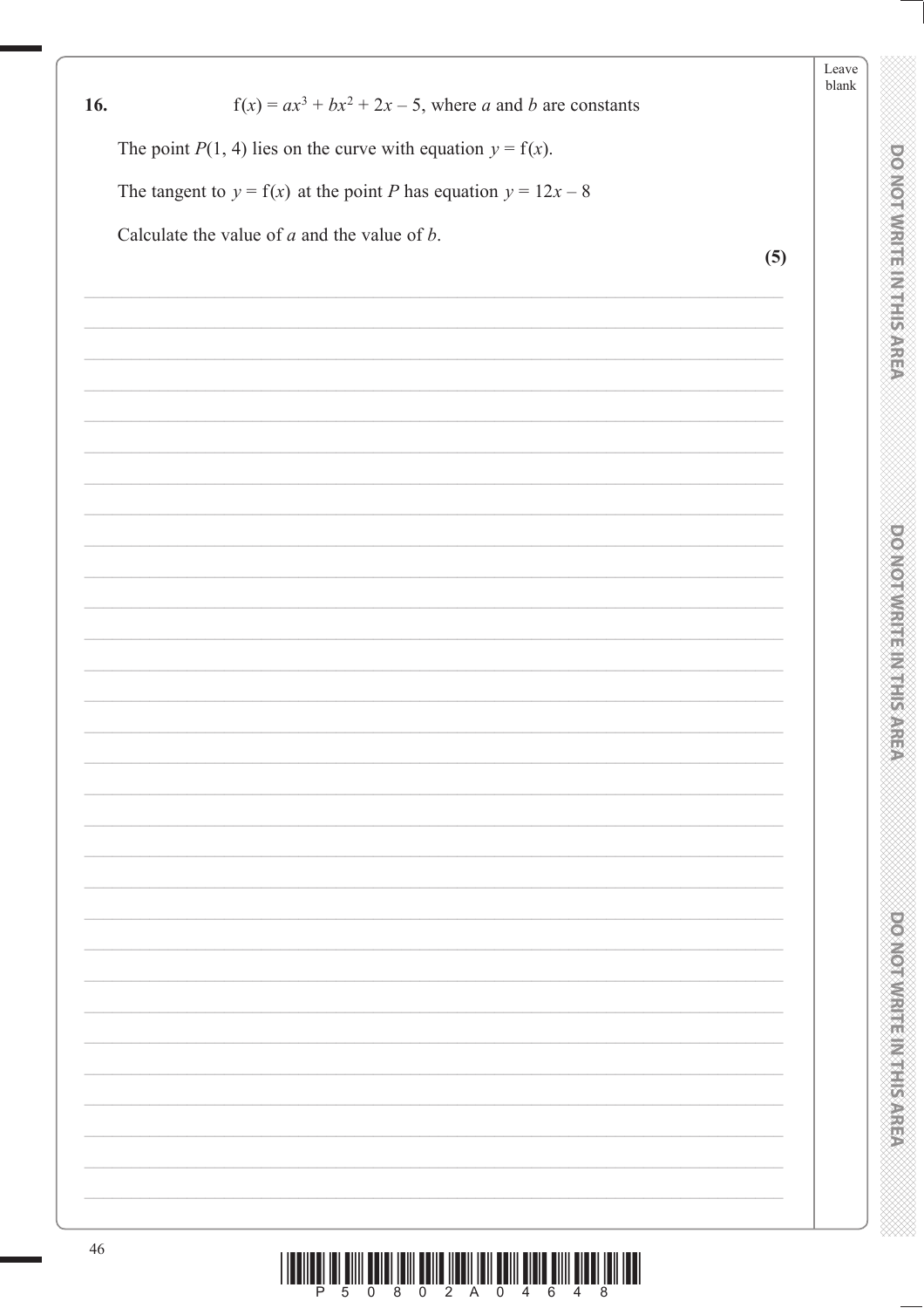**DOMOTWRITEINTHIS AREA**